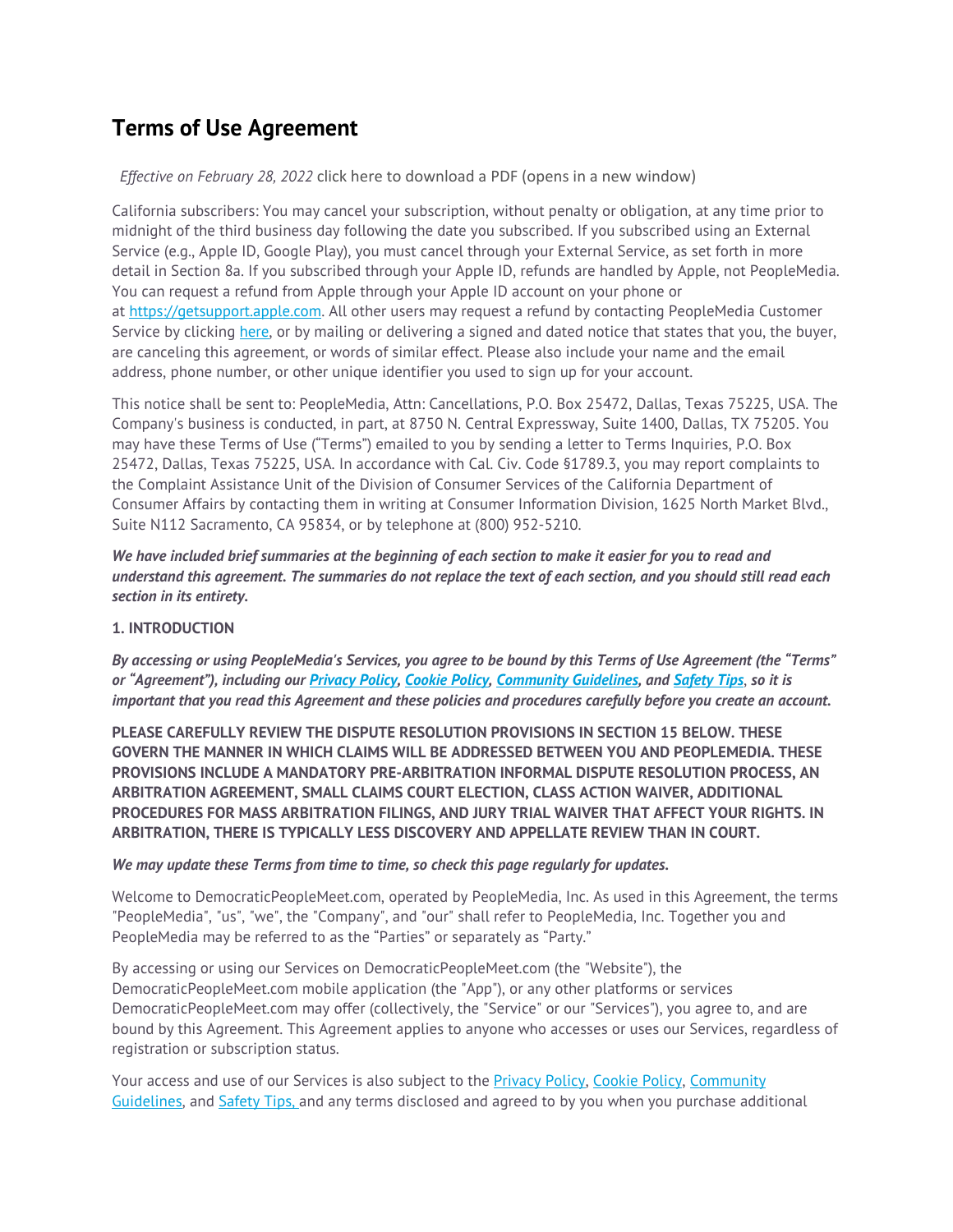features, products, or services from PeopleMedia ("Additional Terms Upon Purchase"), which are incorporated into this Agreement by reference. If you do not wish to be bound by this Agreement, do not access or use our Services.

We reserve the right to modify, amend, or change the Terms at any time. Notice of any material change will be posted on this page with an updated effective date. In certain circumstances, we may notify you of a change to the Terms via email or other means; however, you are responsible for regularly checking this page for any changes. Your continued access or use of our Services constitutes your ongoing consent to any changes, and as a result you will be legally bound by the updated Terms. If you do not accept a change to the Terms, you must stop accessing or using our Services immediately.

# **2. ACCOUNT ELIGIBILITY; YOUR RESPONSIBILITIES**

# *Before you create an account on PeopleMedia, make sure you are eligible to use our Services. This Section also details what you can and can't do when using the Services, as well as the rights you grant PeopleMedia.*

# **You are not authorized to create an account or use the Services unless all of the following are true, and by using our Services, you represent and warrant that:**

- 1. You are at least 18 years old;
- 2. You are legally qualified to enter a binding contract with PeopleMedia;
- 3. You are single or separated from your spouse;
- 4. You are not located in a country that is subject to a U.S. Government embargo, or that has been designated by the U.S. Government as a "terrorist supporting" country;
- 5. You are not on any list of individuals prohibited from conducting business with the United States;
- 6. You are not prohibited by law from using our Services;
- 7. You have not committed, been convicted of or pled no contest to a felony or indictable offense (or crime of similar severity), a sex crime, or any crime involving violence or a threat of violence, unless you have received clemency for a non-violent crime and we have determined that you are not likely to pose a threat to other users of our Services;
- 8. You are not required to register as a sex offender with any state, federal or local sex offender registry;
- 9. You do not have more than one account on our Services; and
- 10. You have not previously been removed from our Services or our affiliates' services by us or our affiliates, unless you have our express written permission to create a new account.

If at any time you cease to meet these requirements, all authorization to access our Services or systems is automatically revoked, and you must immediately delete your account.

# **You agree to:**

- Comply with these Terms, and check this page from time to time to ensure you are aware of any changes;
- Comply with all applicable laws, including without limitation, privacy laws, intellectual property laws, anti-spam laws, and regulatory requirements;
- Use the latest version of the Website and/or App;
- Treat other users in a courteous and respectful manner, both on and off our Services;
- Be respectful when communicating with any of our customer care representatives or other employees;
- Review the Safety Tips;
- Review and comply with the Community Guidelines, as updated from time to time; and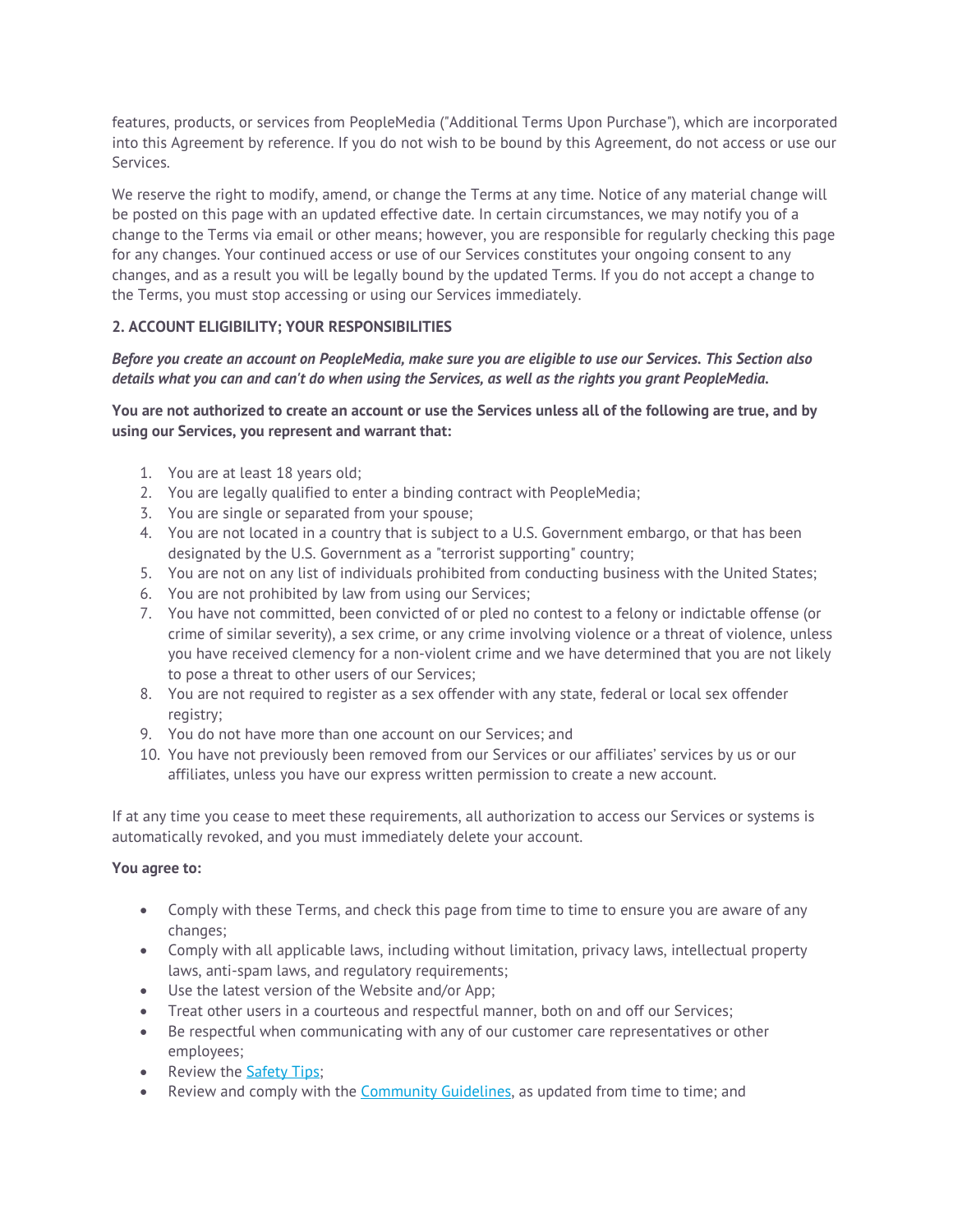Maintain a strong password and take reasonable measures to protect the security of your login information.

# **You agree that you will not:**

- Misrepresent your identity, age, current or previous positions, qualifications, or affiliations with a person or entity;
- Use the Services in a way that damages the Services or prevents their use by other users;
- Use our Services in a way to interfere with, disrupt or negatively affect the platform, the servers, or our Services' networks;
- Use our Services for any harmful, illegal, or nefarious purpose, including, but not limited to, using any Virtual Items for purposes of money laundering or other financial crimes;
- Harass, bully, stalk, intimidate, assault, defame, harm or otherwise mistreat any person;
- Post or share Prohibited Content (see below);
- Solicit passwords for any purpose, or personal identifying information for commercial or unlawful purposes from other users or disseminate another person's personal information without his or her permission;
- Solicit money or other items of value from another user, whether as a gift, loan, or form of compensation;
- Use another user's account;
- Use our Services in relation to fraud, a pyramid scheme, or other similar practice; or
- Violate the terms of the license granted to you by PeopleMedia (see Section 6 below).
- Disclose private or proprietary information that you do not have the right to disclose;
- Copy, modify, transmit, distribute, or create any derivative works from, any Member Content or Our Content, or any copyrighted material, images, trademarks, trade names, service marks, or other intellectual property, content or proprietary information accessible through our Services without PeopleMedia's prior written consent;
- Express or imply that any statements you make are endorsed by PeopleMedia;
- Use any robot, crawler, site search/retrieval application, proxy or other manual or automatic device, method or process to access, retrieve, index, "data mine," or in any way reproduce or circumvent the navigational structure or presentation of our Services or its contents;
- Upload viruses or other malicious code or otherwise compromise the security of our Services;
- Forge headers or otherwise manipulate identifiers to disguise the origin of any information transmitted to or through our Services;
- "Frame" or "mirror" any part of our Services without PeopleMedia's prior written authorization;
- Use meta tags or code or other devices containing any reference to PeopleMedia or the platform (or any trademark, trade name, service mark, logo or slogan of PeopleMedia) to direct any person to any other website for any purpose;
- Modify, adapt, sublicense, translate, sell, reverse engineer, decipher, decompile or otherwise disassemble any portion of our Services, or cause others to do so;
- Use or develop any third-party applications that interact with our Services or Member Content or information without our written consent;
- Use, access, or publish the PeopleMedia application programming interface without our written consent;
- Probe, scan or test the vulnerability of our Services or any system or network;
- Encourage, promote, or agree to engage in any activity that violates these Terms; or
- Create a new account after we suspend or terminate your account, unless you receive our express permission.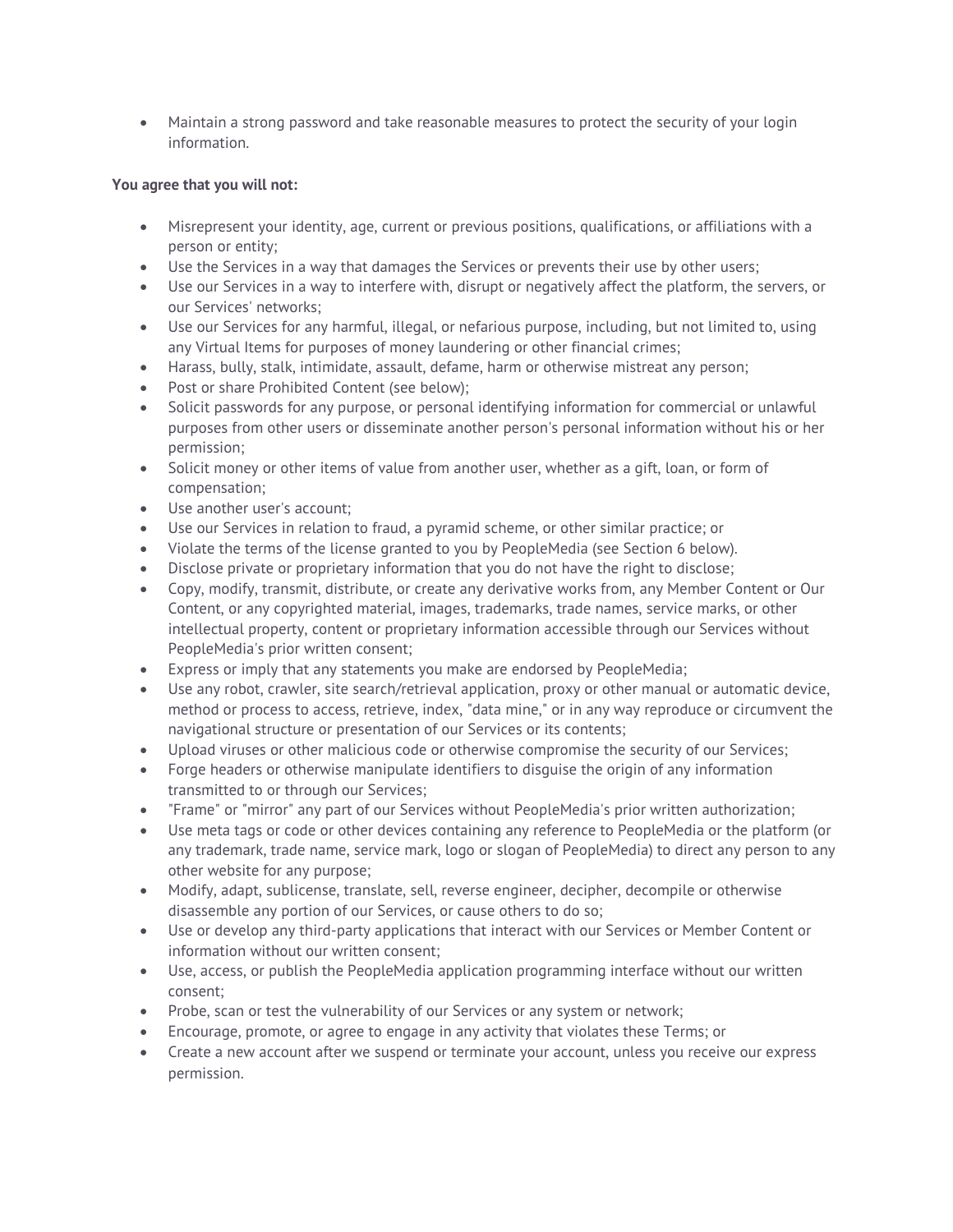The license granted to you under these Terms and any authorization to access the Services is automatically revoked in the event that you do any of the above.

# **Prohibited Content-PeopleMedia prohibits uploading or sharing content that:**

- Is likely to be deemed offensive or to harass, upset, embarrass, alarm or annoy any other person;
- Is obscene, pornographic, violent or otherwise may offend human dignity, or contains nudity;
- Is abusive, insulting or threatening, discriminatory or that promotes or encourages racism, sexism, hatred or bigotry;
- Encourages or facilitates any illegal activity including, without limitation, terrorism, inciting racial hatred or the submission of which in itself constitutes committing a criminal offense;
- Is defamatory, libelous, or untrue;
- Relates to commercial activities (including, without limitation, sales, competitions, promotions, and advertising, solicitation for services, "sugar daddy" or "sugar baby" relationships, links to other websites or premium line telephone numbers);
- $\bullet$  Involves the transmission of "junk" mail or "spam";
- Contains any spyware, adware, viruses, corrupt files, worm programs or other malicious code designed to interrupt, damage or limit the functionality of or disrupt any software, hardware, telecommunications, networks, servers or other equipment, Trojan horse or any other material designed to damage, interfere with, wrongly intercept or expropriate any data or personal information whether from PeopleMedia or otherwise;
- Infringes upon any third party's rights (including, without limitation, intellectual property rights and privacy rights);
- Was not written by you or was automatically generated, unless expressly authorized by PeopleMedia;
- Includes the image or likeness of another person without that person's consent (or in the case of a minor, the minor's parent or guardian), or is an image or likeness of a minor unaccompanied by the minor's parent or guardian;
- Is inconsistent with the intended use of the Services; or
- May harm the reputation of PeopleMedia or its affiliates.

The uploading or sharing of content that violates these Terms ("Prohibited Content") may result in the immediate suspension or termination of your account.

# **3. CONTENT**

# *It is important that you understand your rights and responsibilities with regard to the content on our Services, including any content you provide or post. You are expressly prohibited from posting inappropriate content.*

While using our Services, you will have access to: (i) content that you upload or provide while using our Services ("Your Content"); (ii) content that other users upload or provide while using our Services ("Member Content"); and (iii) content that PeopleMedia provides on and through our Services ("Our Content"). In this agreement, "content" includes, without limitation, all text, images, video, audio, or other material on our Services, including information on users' profiles and in direct messages between users.

# **3a. YOUR CONTENT**

# *You are responsible for Your Content. Don't share anything that you wouldn't want others to see, that would violate this Agreement, or that may expose you or us to legal liability.*

You are solely responsible and liable for Your Content, and, therefore, you agree to indemnify, defend, release, and hold us harmless from any claims made in connection with Your Content.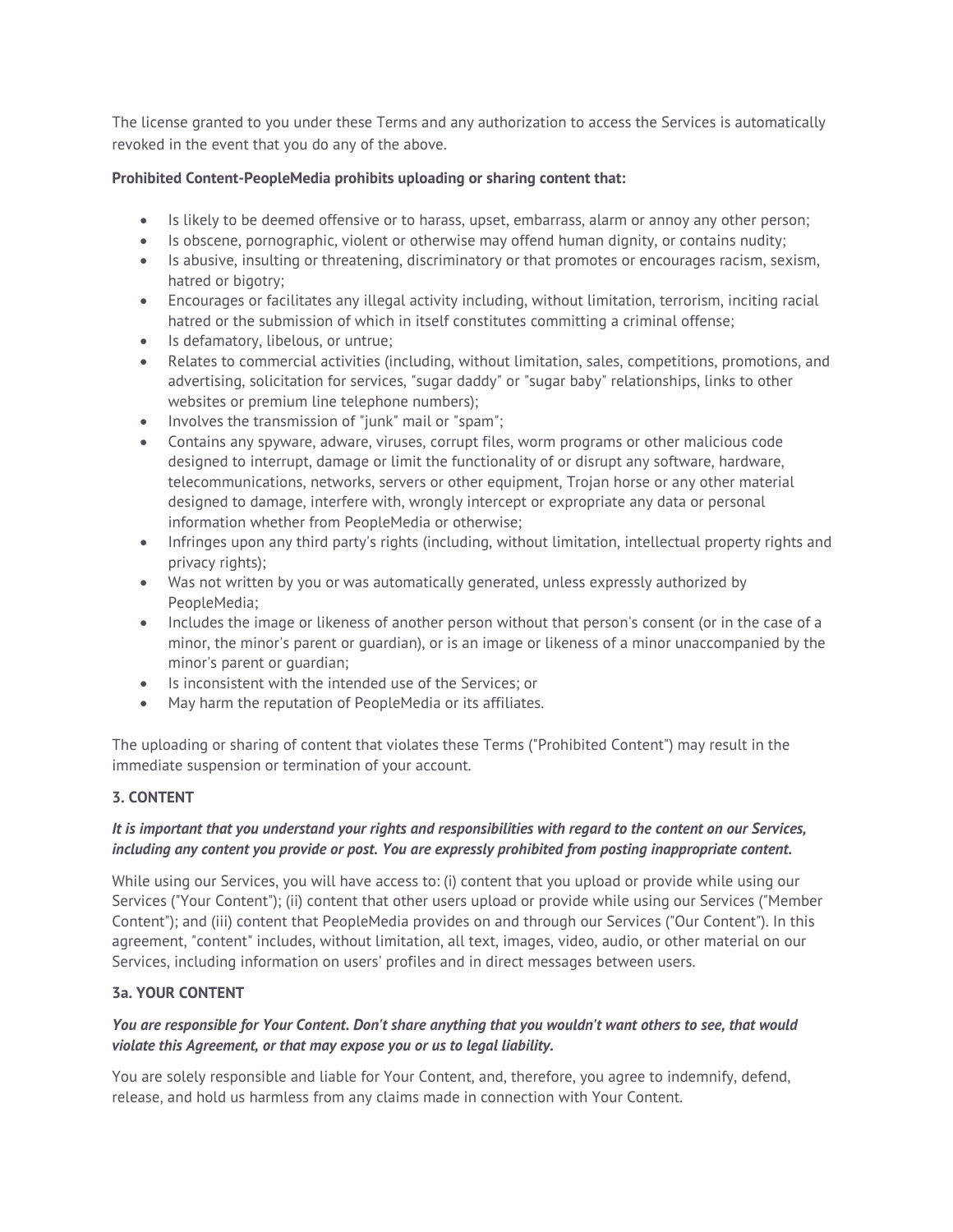You represent and warrant to us that the information you provide to us or any other user is accurate, including any information submitted through Facebook or other third-party sources (if applicable), and that you will update your account information as necessary to ensure its accuracy.

The content included on your individual profile should be relevant to the intended use of our Services. You may not display any personal contact or banking information, whether in relation to you or any other person (for example, names, home addresses or postcodes, telephone numbers, email addresses, URLs, credit/debit card or other banking details). If you choose to reveal any personal information about yourself to other users, you do so at your own risk. We encourage you to use caution in disclosing any personal information online.

Your individual profile will be visible to other people around the world, so be sure that you are comfortable sharing Your Content before you post. You acknowledge and agree that Your Content may be viewed by other users, and, notwithstanding these Terms, other users may share Your Content with third parties. By uploading Your Content, you represent and warrant to us that you have all necessary rights and licenses to do so and automatically grant us a license to use Your Content as provided under Section 7 below.

You understand and agree that we may monitor or review Your Content, and we have the right to remove, delete, edit, limit, or block or prevent access to any of Your Content at any time in our sole discretion. Furthermore, you understand agree that we have no obligation to display or review Your Content.

# **3b. MEMBER CONTENT**

# *While you will have access to Member Content, it is not yours and you may not copy or use Member Content for any purpose except as contemplated by these Terms.*

Other users will also share content on our Services. Member Content belongs to the user who posted the content and is stored on our servers and displayed at the direction of that user.

You do not have any rights in relation to Member Content, and, unless expressly authorized by PeopleMedia, you may only use Member Content to the extent that your use is consistent with our Services' purpose of allowing use to communicate with and meet one another. You may not copy the Member Content or use Member Content for commercial purposes, to spam, to harass, or to make unlawful threats. We reserve the right to terminate your account if you misuse Member Content.

# **3c. OUR CONTENT**

#### *PeopleMedia owns all other content on our Services.*

Any other text, content, graphics, user interfaces, trademarks, logos, sounds, artwork, images, and other intellectual property appearing on our Services is owned, controlled or licensed by us and protected by copyright, trademark and other intellectual property law rights. All rights, title, and interest in and to Our Content remains with us at all times.

We grant you a limited license to access and use Our Content as provided under Section 6 below, and we reserve all other rights.

# **4. INAPPROPRIATE CONTENT AND MISCONDUCT; REPORTING**

#### *PeopleMedia does not tolerate inappropriate content or behavior on our Services.*

We are committed to maintaining a positive and respectful PeopleMedia community, and we do not tolerate any inappropriate content or misconduct, whether on or off of the Services (including, but not limited to, on services operated by our affiliates). We encourage you to report any inappropriate Member Content or misconduct by other users. You can report a user directly through the "Report a Concern" link on a user's profile or at the bottom of every email. You may also email PeopleMedia Customer Service by clicking here.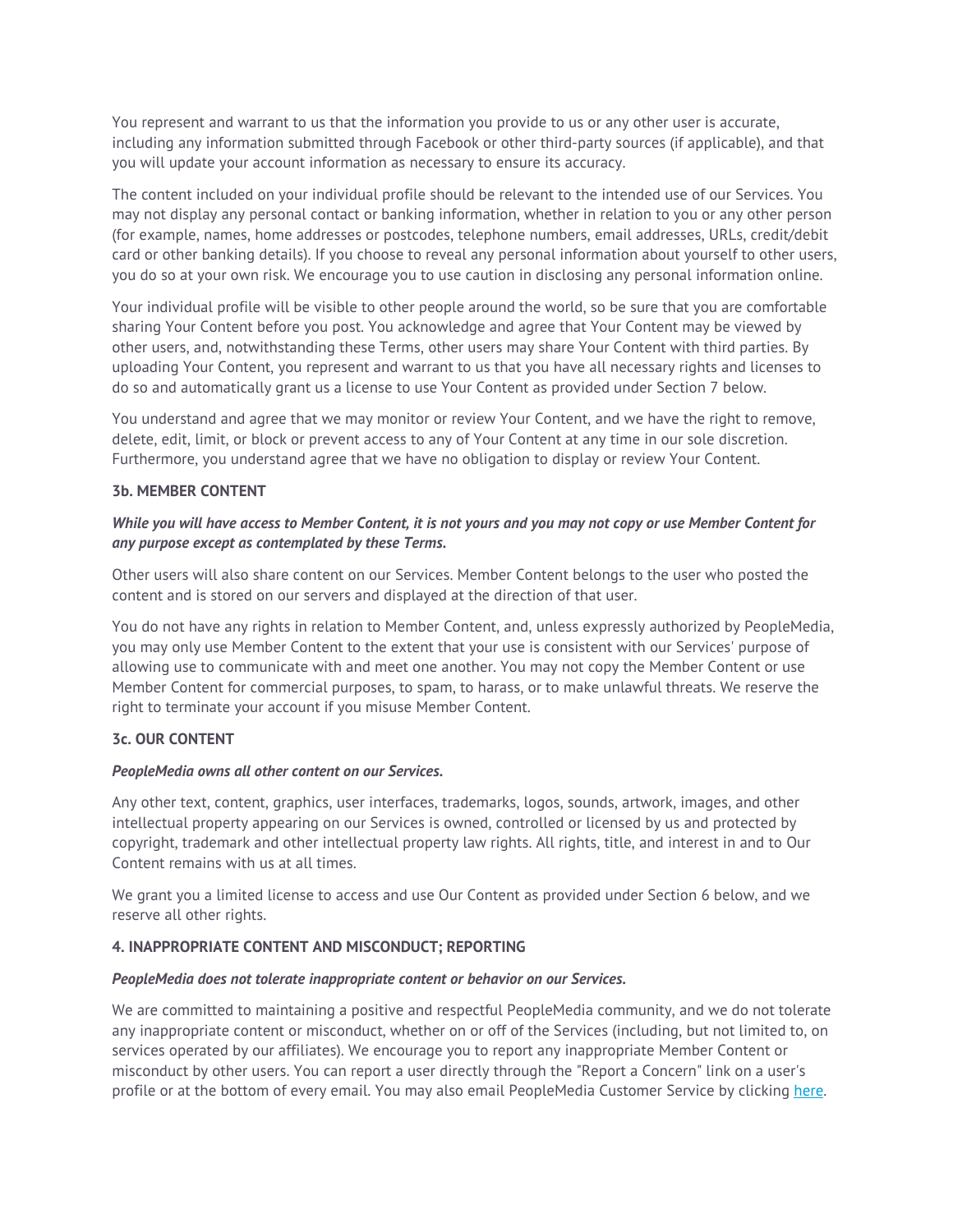As set forth in our Privacy Policy, we may share data between our affiliates for the safety and security of our users and may take necessary actions if we believe you have violated these Terms, including banning you from our Services and/or our affiliates' services (such as Tinder, OkCupid, Match, Meetic, Plenty of Fish, LoveScout24, DemocraticPeopleMeet, Pairs, ParPerfeito, and Twoo; for more details, click here), and/or preventing you from creating new accounts. You understand and agree that we may not share information with you regarding your account if doing so would potentially impair the safety or privacy of our other users.

Member Content is subject to the terms and conditions of Sections 512(c) and/or 512(d) of the Digital Millennium Copyright Act 1998. To submit a complaint regarding Member Content that may constitute intellectual property infringement, see Section 12 (Digital Millennium Copyright Act) below.

# **5. PRIVACY**

# *Privacy is important to us. We have a separate policy about it that you should read.*

For information about how PeopleMedia and its affiliates collect, use, and share your personal data, please read our Privacy Policy. By using our Services, you agree that we may use your personal data in accordance with our Privacy Policy.

# **6. RIGHTS YOU ARE GRANTED BY PEOPLEMEDIA**

# *PeopleMedia grants you the right to use and enjoy our Services, subject to these Terms.*

For as long as you comply with these Terms, PeopleMedia grants you a personal, worldwide, royalty-free, non-assignable, non-exclusive, revocable, and non-sublicensable license to access and use our Services for purposes as intended by PeopleMedia and permitted by these Terms and applicable laws. This license and any authorization to access the Service are automatically revoked in the event that you fail to comply with these Terms.

# **7. RIGHTS YOU GRANT PEOPLEMEDIA**

# *You own all of the content you provide to PeopleMedia, but you also grant us the right to use Your Content as provided in this Agreement.*

By creating an account, you grant to PeopleMedia a worldwide, perpetual, transferable, sub-licensable, royalty-free right and license to host, store, use, copy, display, reproduce, adapt, edit, publish, translate, modify, reformat, incorporate into other works, advertise, distribute and otherwise make available to the general public Your Content, including any information you authorize us to access from Facebook or other third-party sources (if applicable), in whole or in part, and in any way and in any format or medium currently known or developed in the future. PeopleMedia's license to Your Content shall be non-exclusive, except that PeopleMedia's license shall be exclusive with respect to derivative works created through use of our Services. For example, PeopleMedia would have an exclusive license to screenshots of our Services that include Your Content.

In addition, so that PeopleMedia can prevent the use of Your Content outside of our Services, you authorize PeopleMedia to act on your behalf with respect to infringing uses of Your Content taken from our Services by other users or third parties. This expressly includes the authority, but not the obligation, to send notices pursuant to 17 U.S.C. § 512(c)(3) (i.e., DMCA Takedown Notices) on your behalf if Your Content is taken and used by third parties outside of our Services. PeopleMedia is not obligated to take any action with regard to use of Your Content by other users or third parties. PeopleMedia's license to Your Content is subject to your rights under applicable law (for example, laws regarding personal data protection to the extent the content contains personal information as defined by those laws).

In consideration for PeopleMedia allowing you to use our Services, you agree that we, our affiliates, and our third-party partners may place advertising on our Services. By submitting suggestions or feedback to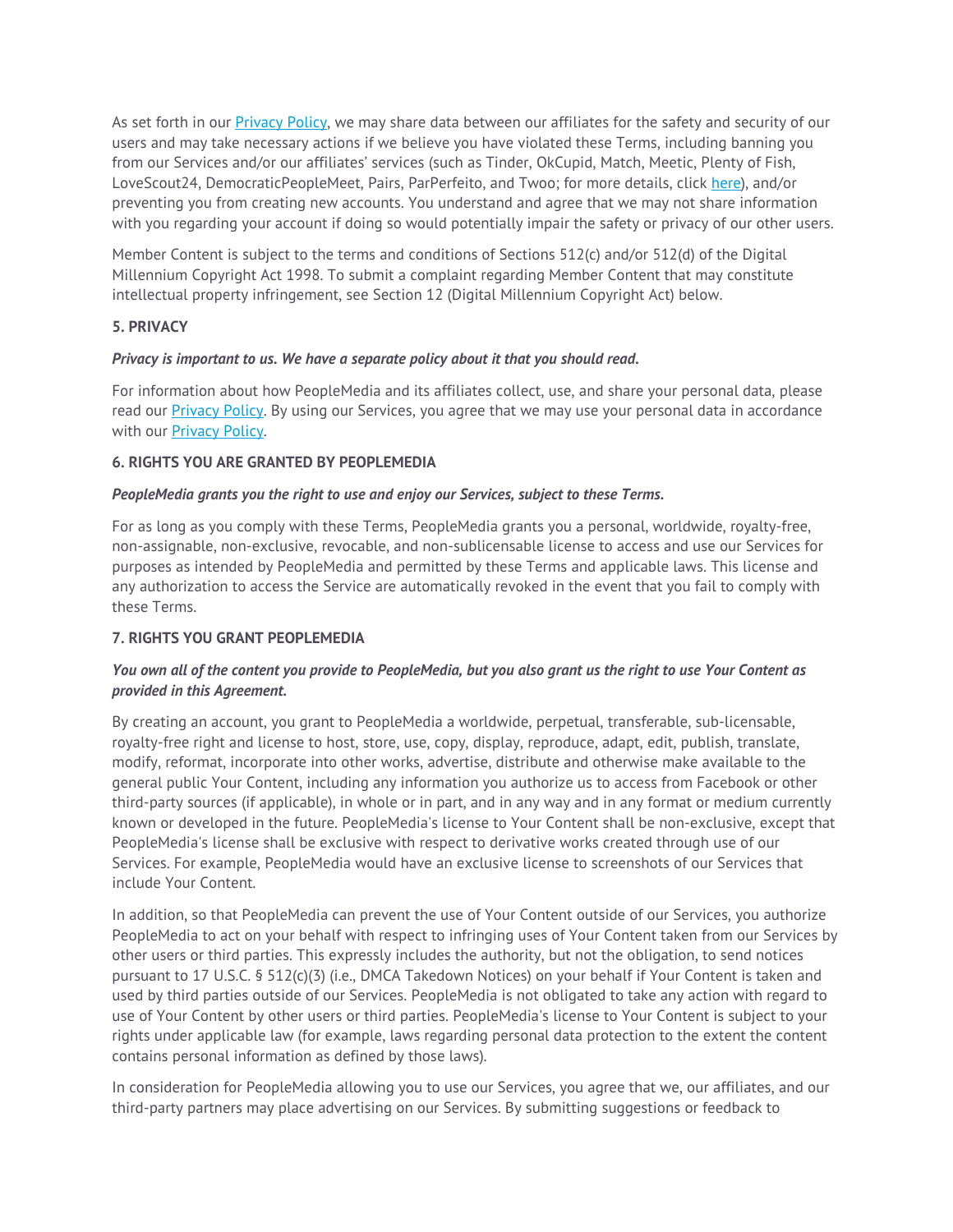PeopleMedia regarding our Services, you agree that PeopleMedia may use and share such feedback for any purpose without compensating you.

You agree that PeopleMedia may access, preserve, and disclose your account information, including Your Content, if required to do so by law or upon a good faith belief that such access, preservation, or disclosure is reasonably necessary to: (i) comply with legal process; (ii) enforce these Terms; (iii) respond to claims that any content violates the rights of third parties; (iv) respond to your requests for customer service; or (v) protect the rights, property or personal safety of the Company or any other person.**8. PURCHASES AND AUTOMATICALLY RENEWING SUBSCRIPTIONS**

#### *You will have the opportunity to purchase products and services from PeopleMedia. If you purchase a subscription, it will automatically renew—and you will be charged—until you cancel.*

PeopleMedia may offer products and services for purchase through iTunes, Google Play or other external services authorized by PeopleMedia (each, an "External Service," and any purchases made thereon, an "External Service Purchase"). PeopleMedia may also offer products and services for purchase via credit card or other payment processors on the Website or inside the App ("Internal Purchases"). If you purchase a subscription, it will automatically renew until you cancel, in accordance with the terms disclosed to you at the time of purchase, as further described below. If you cancel your subscription, you will continue to have access to your subscription benefits until the end of your subscription period, at which point it will expire.

Because our Services may be utilized without a subscription, canceling your subscription does not remove your profile from our Services. If you wish to fully terminate your membership, you must terminate your membership as set forth in Section 9.

PeopleMedia operates a national business, and our pricing varies by a number of factors. We frequently offer promotional rates - which can vary based on region, length of subscription, bundle size and more. We also regularly test new features and payment options.

# **8a. EXTERNAL SERVICE PURCHASES AND SUBSCRIPTIONS**

# *External Service Purchases, including subscriptions, may be processed through the External Service, in which case those purchases must be managed through your External Service Account. Subscriptions automatically renew until you cancel.*

When making a purchase on the Service, you may have the option to pay through an External Service, such as with your Apple ID or Google Play account ("your External Service Account"), and your External Service Account will be charged for the purchase in accordance with the terms disclosed to you at the time of purchase and the general terms applicable to your External Service Account. Some External Services may charge you sales tax, depending on where you live, which may change from time to time.

If your External Service Purchase includes an automatically renewing subscription, your External Service Account will continue to be periodically charged for the subscription until you cancel. After your initial subscription commitment period, and again after any subsequent subscription period, the subscription will automatically continue for the price and time period you agreed to when subscribing.

To cancel a subscription: If you do not want your subscription to renew automatically, or if you want to change or terminate your subscription, you must log in to your External Service Account and follow instructions to manage or cancel your subscription, even if you have otherwise deleted your account with us or if you have deleted the App from your device. For example, if you subscribed using your Apple ID, cancellation is handled by Apple, not PeopleMedia. To cancel a purchase made with your Apple ID, go to Settings > iTunes & App Stores > [click on your Apple ID] > View Apple ID > Subscriptions, then find your PeopleMedia subscription and follow the instructions to cancel. You can also request assistance at https://getsupport.apple.com. Similarly, if you subscribed on Google Play, cancellation is handled by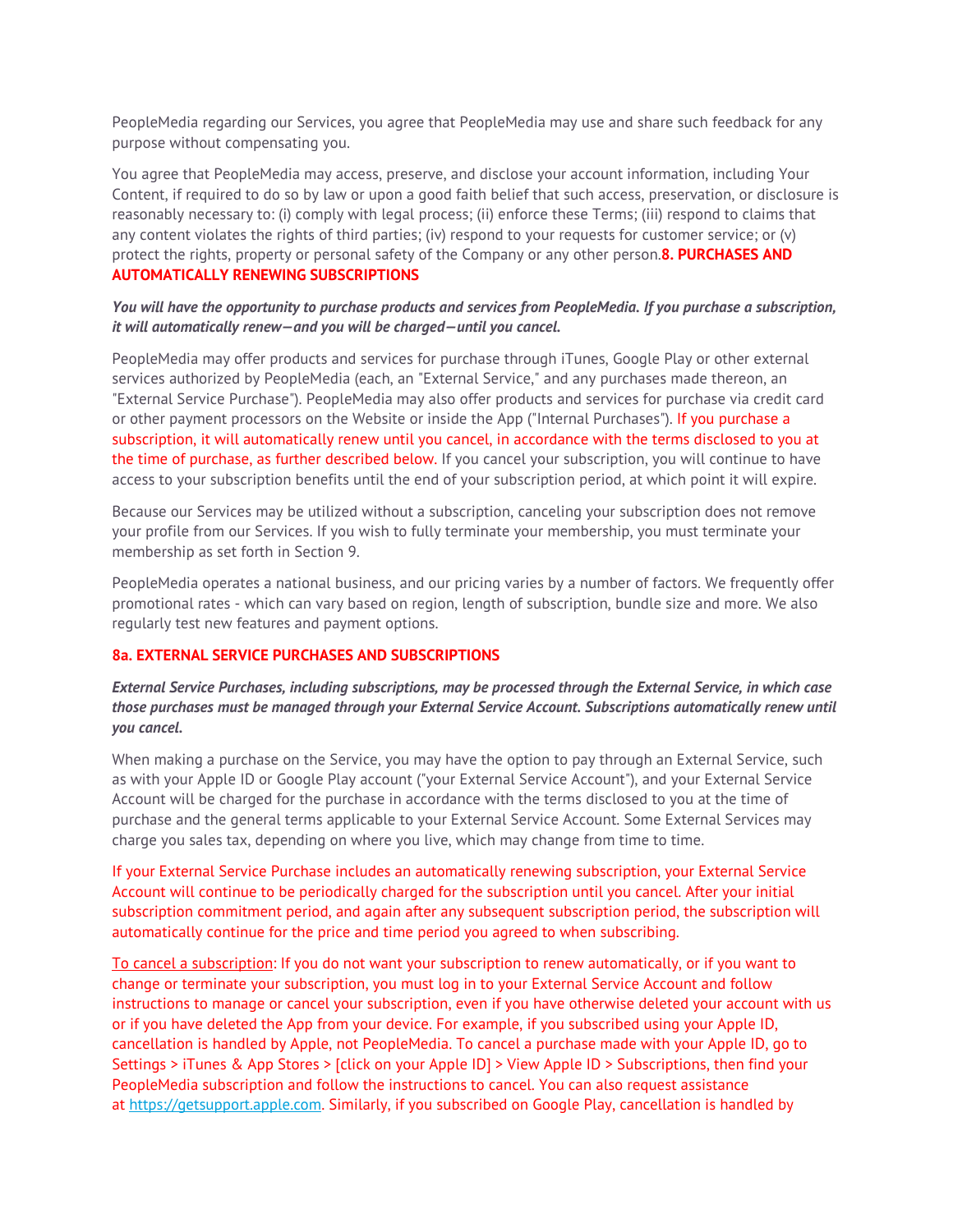Google. To cancel a purchase made through Google Play, launch the Google Play app on your mobile device and go to Menu > My Apps > Subscriptions, then find your PeopleMedia subscription and follow the instructions to cancel. You can also request assistance at https://play.google.com. If you cancel a subscription, you may continue to use the cancelled service until the end of your then-current subscription term. The subscription will not be renewed when your then-current term expires.

If you initiate a chargeback or otherwise reverse a payment made with your External Service Account, PeopleMedia may terminate your account immediately in its sole discretion, on the basis that you have determined that you do not want a PeopleMedia subscription. In the event that your chargeback or other payment reversal is overturned, please contact Customer Care. PeopleMedia will retain all funds charged to your External Service Account until you cancel your subscription through your External Service Account. Certain users may be entitled to request a refund. See Section 8d below for more information.

# **8b. INTERNAL PURCHASES AND SUBSCRIPTIONS**

# *Internal Purchases, including subscriptions, are processed using the Payment Method you provide on the Website or App. Subscriptions automatically renew until you cancel.*

If you make an Internal Purchase, you agree to pay the prices displayed to you for the Services you've selected as well as any sales or similar taxes that may be imposed on your payments (and as may change from time to time), and you authorize PeopleMedia to charge the payment method you provide (your "Payment Method"). PeopleMedia may correct any billing errors or mistakes even if we have already requested or received payment. If you initiate a chargeback or otherwise reverse a payment made with your Payment Method, PeopleMedia may terminate your account immediately in its sole discretion, on the basis that you have determined that you do not want a PeopleMedia subscription. In the event that your chargeback or other payment reversal is overturned, please contact Customer Care.

If your Internal Purchase includes an automatically renewing subscription, your Payment Method will continue to be periodically charged for the subscription until you cancel. After your initial subscription commitment period, and again after any subsequent subscription period, your subscription will automatically continue for the price and time period you agreed to when subscribing, until you cancel.

To cancel a subscription, log in to the Website or App and go to the Settings tool. If you cancel a subscription, you may continue to use the cancelled service until the end of your then-current subscription term. The subscription will not be renewed when your then-current term expires.

You may edit your Payment Method information by using the Settings tool. If a payment is not successfully processed, due to expiration, insufficient funds, or otherwise, you remain responsible for any uncollected amounts and authorize us to continue billing the Payment Method, as it may be updated. This may result in a change to your payment billing dates.

In addition, you authorize us to obtain updated or replacement expiration dates and card numbers for your credit or debit card as provided by your credit or debit card issuer. The terms of your payment will be based on your Payment Method and may be determined by agreements between you and the financial institution, credit card issuer, or other provider of your chosen Payment Method. Certain users may be entitled to request a refund. See Section 8d below for more information.

# **8c. VIRTUAL ITEMS**

#### *Virtual items are non-refundable and subject to certain conditions.*

From time to time, you may have the opportunity to purchase a limited, personal, non-transferable, nonsublicensable, revocable license to use or access special limited-use features such as "Boost" ("Virtual Item(s)") from PeopleMedia. You may only purchase Virtual Items from us or our authorized partners through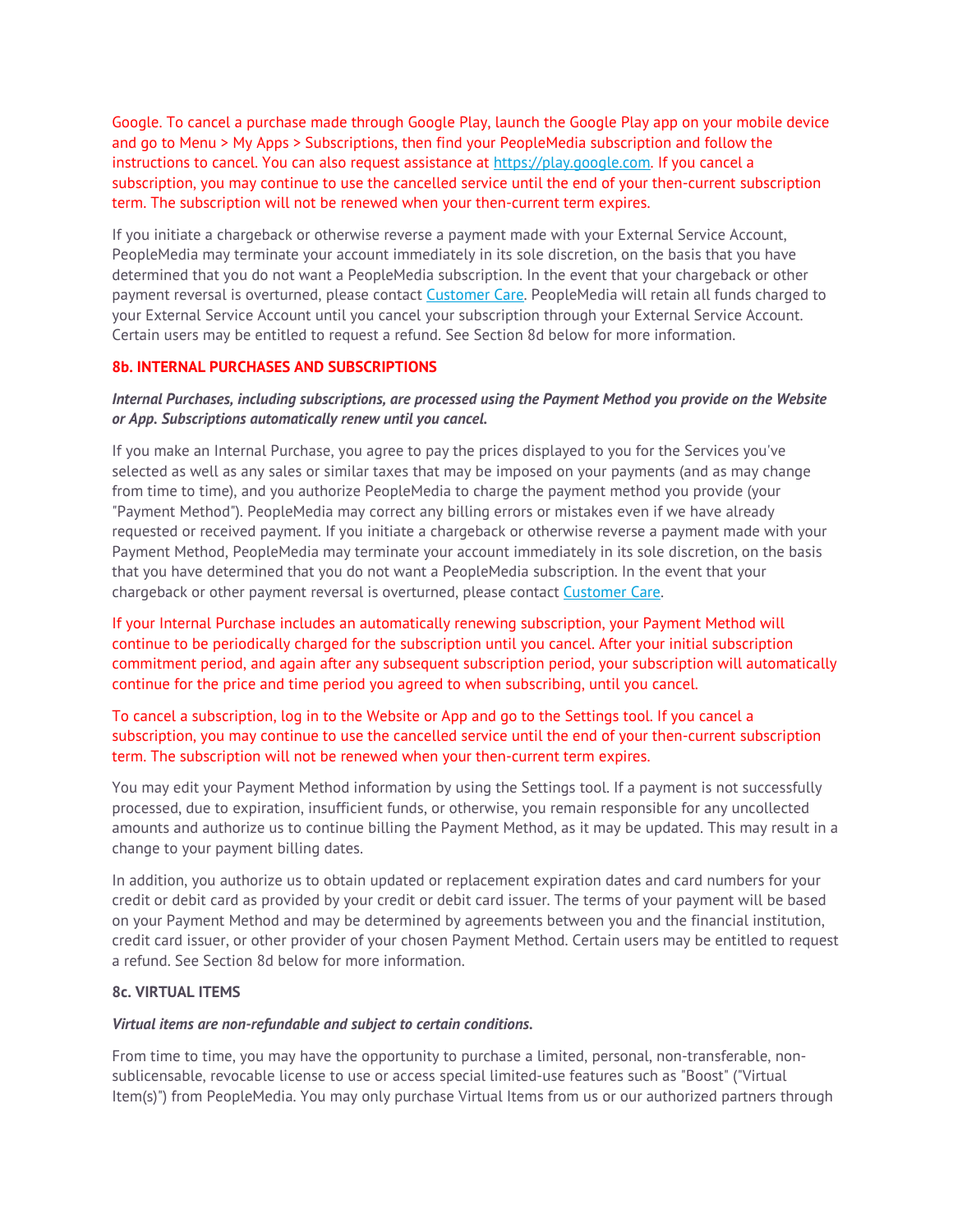our Services. Virtual Items represent a limited license right governed by this Agreement, and, except as otherwise prohibited by applicable law, no title or ownership in or to Virtual Items is being transferred or assigned to you. This Agreement should not be construed as a sale of any rights in Virtual Items.

Any Virtual Item balance shown in your account does not constitute a real-world balance or reflect any stored value, but instead constitutes a measurement of the extent of your license. Virtual Items do not incur fees for non-use; however, the license granted to you in Virtual Items will terminate in accordance with the terms of this Agreement, on the earlier of when PeopleMedia ceases providing our Services, or your account is otherwise closed or terminated.

PeopleMedia, in its sole discretion, reserves the right to charge fees for the right to access or use Virtual Items and/or may distribute Virtual Items with or without charge. PeopleMedia may manage, regulate, control, modify, or eliminate Virtual Items at any time, including taking actions that may impact the perceived value or purchase price, if applicable, of any Virtual Items. PeopleMedia shall have no liability to you or any third party in the event that PeopleMedia exercises any such rights. The transfer of Virtual Items is prohibited, and you shall not sell, redeem, or otherwise transfer Virtual Items to any person or entity. Virtual Items may only be redeemed through our Services.

ALL PURCHASES AND REDEMPTIONS OF VIRTUAL ITEMS MADE THROUGH OUR SERVICES ARE FINAL AND NON-REFUNDABLE. YOU ACKNOWLEDGE THAT PEOPLEMEDIA IS NOT REQUIRED TO PROVIDE A REFUND FOR ANY REASON, AND THAT YOU WILL NOT RECEIVE MONEY OR OTHER COMPENSATION FOR UNUSED VIRTUAL ITEMS WHEN AN ACCOUNT IS CLOSED, WHETHER SUCH CLOSURE WAS VOLUNTARY OR INVOLUNTARY.

# **8d. REFUNDS**

# *Generally, all purchases are nonrefundable. Special terms apply in Arizona, California, Colorado, Connecticut, Illinois, Iowa, Minnesota, New York, North Carolina, Ohio, Rhode Island, and Wisconsin.*

Generally, all purchases are final and nonrefundable, and there are no refunds or credits for partially used periods, except if the laws applicable in your jurisdiction provide for refunds.

For subscribers residing in Arizona, California, Colorado, Connecticut, Illinois, Iowa, Minnesota, New York, North Carolina, Ohio, Rhode Island, and Wisconsin:

**Your Right to Cancel-You may cancel your subscription, without penalty or obligation, at any time prior to midnight of the third business day following the date you subscribed.** In the event that you die before the end of your subscription period, your estate shall be entitled to a refund of that portion of any payment you had made for your subscription which is allocable to the period after your death. In the event that you become disabled (such that you are unable to use our Services) before the end of your subscription period, you shall be entitled to a refund of that portion of any payment you had made for your subscription which is allocable to the period after your disability by providing the Company notice in the same manner as you request a refund as described below.

Purchases of Virtual Items are FINAL AND NON-REFUNDABLE.

If any of the above apply to you and you subscribed using your Apple ID, your refund requests are handled by Apple, not PeopleMedia. To request a refund, please contact your External Service directly; for example using your Apple device, go to Settings > iTunes & App Stores > [click on your Apple ID] > View Apple ID > Purchase History. Find the transaction and select "Report a Problem." You can also request a refund at https://getsupport.apple.com. For any other purchase, please contact PeopleMedia Customer Service with your order number (see your confirmation email) by mailing or delivering a signed and dated notice which states that you, the buyer, are canceling this Agreement, or words of similar effect. Please also include the email address or telephone number associated with your account along with your order number. This notice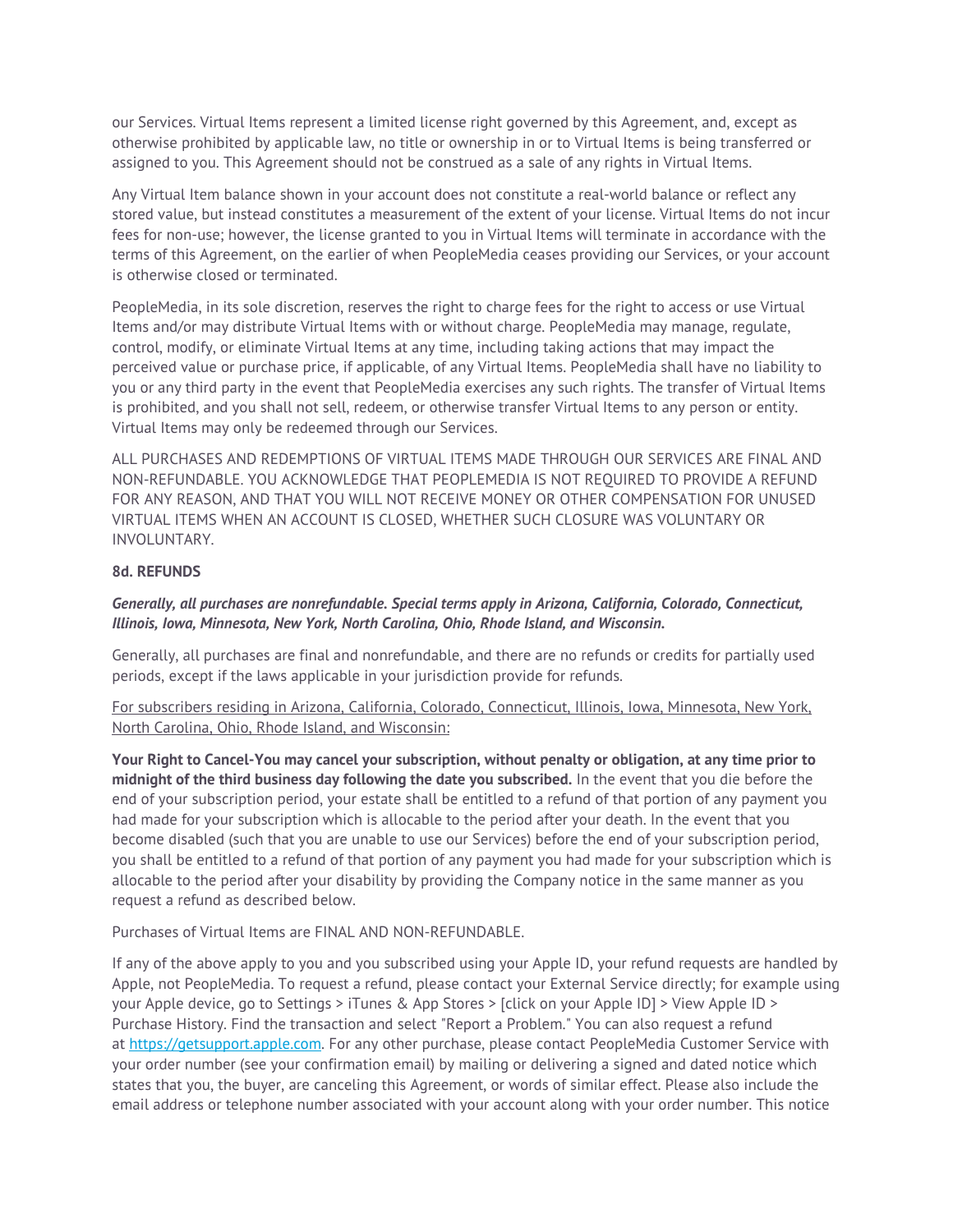shall be sent to: PeopleMedia, Attn: Cancellations, P.O. Box 25472, Dallas, Texas 75225, USA (California and Ohio users may also email us by clicking here or send a facsimile to 214-853-4309).

# **9. ACCOUNT TERMINATION**

# *If you no longer wish to use our Services, or if we terminate your account for any reason, here's what you need to know.*

You can delete your account at any time by logging into the Website or App, going to "Settings" (the gear/pencil icon in the top right corner), and following the instructions to cancel your membership. **However, you will need to cancel / manage any External Service Purchases through your External Service Account (e.g., iTunes, Google Play) to avoid additional billing.**

PeopleMedia reserves the right to investigate and, if appropriate, suspend or terminate your account without a refund if PeopleMedia believes that you have violated these Terms, misused our Services, or behaved in a way that PeopleMedia regards as inappropriate or unlawful, on or off our Services. We reserve the right to make use of any personal, technological, legal, or other means available to enforce the Terms, at any time without liability and without the obligation to give you prior notice, including, but not limited to, preventing you from accessing the Services.

If your account is terminated by you or by PeopleMedia for any reason, these Terms continue and remain enforceable between you and PeopleMedia, and you will not be entitled to any refund for purchases made. Your information will be maintained and deleted in accordance with our Privacy Policy.

# **10. NO CRIMINAL BACKGROUND OR IDENTITY VERIFICATION CHECKS**

# *PeopleMedia does not conduct criminal background or identity verification checks on its users. Use your best judgment when interacting with others and review our Safety Tips.*

# **YOU UNDERSTAND THAT PEOPLEMEDIA DOES NOT CONDUCT CRIMINAL BACKGROUND OR IDENTITY VERIFICATION CHECKS ON ITS USERS OR OTHERWISE INQUIRE INTO THE BACKGROUND OF ITS**

**USERS.** PEOPLEMEDIA MAKES NO REPRESENTATIONS OR WARRANTIES AS TO THE CONDUCT, IDENTITY, INTENTIONS, LEGITIMACY, OR VERACITY OF USERS. PEOPLEMEDIA RESERVES THE RIGHT TO CONDUCT— AND YOU AUTHORIZE PEOPLEMEDIA TO CONDUCT—ANY CRIMINAL BACKGROUND CHECK OR OTHER SCREENINGS (SUCH AS SEX OFFENDER REGISTER SEARCHES) AT ANY TIME USING AVAILABLE PUBLIC RECORDS, AND YOU AGREE THAT ANY INFORMATION YOU PROVIDE MAY BE USED FOR THAT PURPOSE. IF THE COMPANY DECIDES TO CONDUCT ANY SCREENING THROUGH A CONSUMER REPORTING AGENCY, YOU HEREBY AUTHORIZE THE COMPANY TO OBTAIN AND USE A CONSUMER REPORT ABOUT YOU TO DETERMINE YOUR ELIGIBILITY UNDER THESE TERMS.

YOU ARE SOLELY RESPONSIBLE FOR YOUR INTERACTIONS WITH OTHER USERS. SEX OFFENDER SCREENINGS AND OTHER TOOLS DO NOT GUARANTEE YOUR SAFETY AND ARE NOT A SUBSTITUTE FOR FOLLOWING THE SAFETY TIPS AND OTHER SENSIBLE SAFETY PRECAUTIONS. ALWAYS USE YOUR BEST JUDGMENT AND TAKE APPROPRIATE SAFETY PRECAUTIONS WHEN COMMUNICATING WITH OR MEETING NEW PEOPLE. COMMUNICATIONS RECEIVED THROUGH THE SERVICE, INCLUDING AUTOMATIC NOTIFICATIONS SENT BY PEOPLEMEDIA, MAY RESULT FROM USERS ENGAGING WITH THE SERVICE FOR IMPROPER PURPOSES, INCLUDING FRAUD, ABUSE, HARASSMENT, OR OTHER SUCH IMPROPER BEHAVIOR.

Though PeopleMedia strives to encourage a respectful user experience, it is not responsible for the conduct of any user on or off the Service. You agree to use caution in all interactions with other users, particularly if you decide to communicate off the Service or meet in person.

#### **11. DISCLAIMER**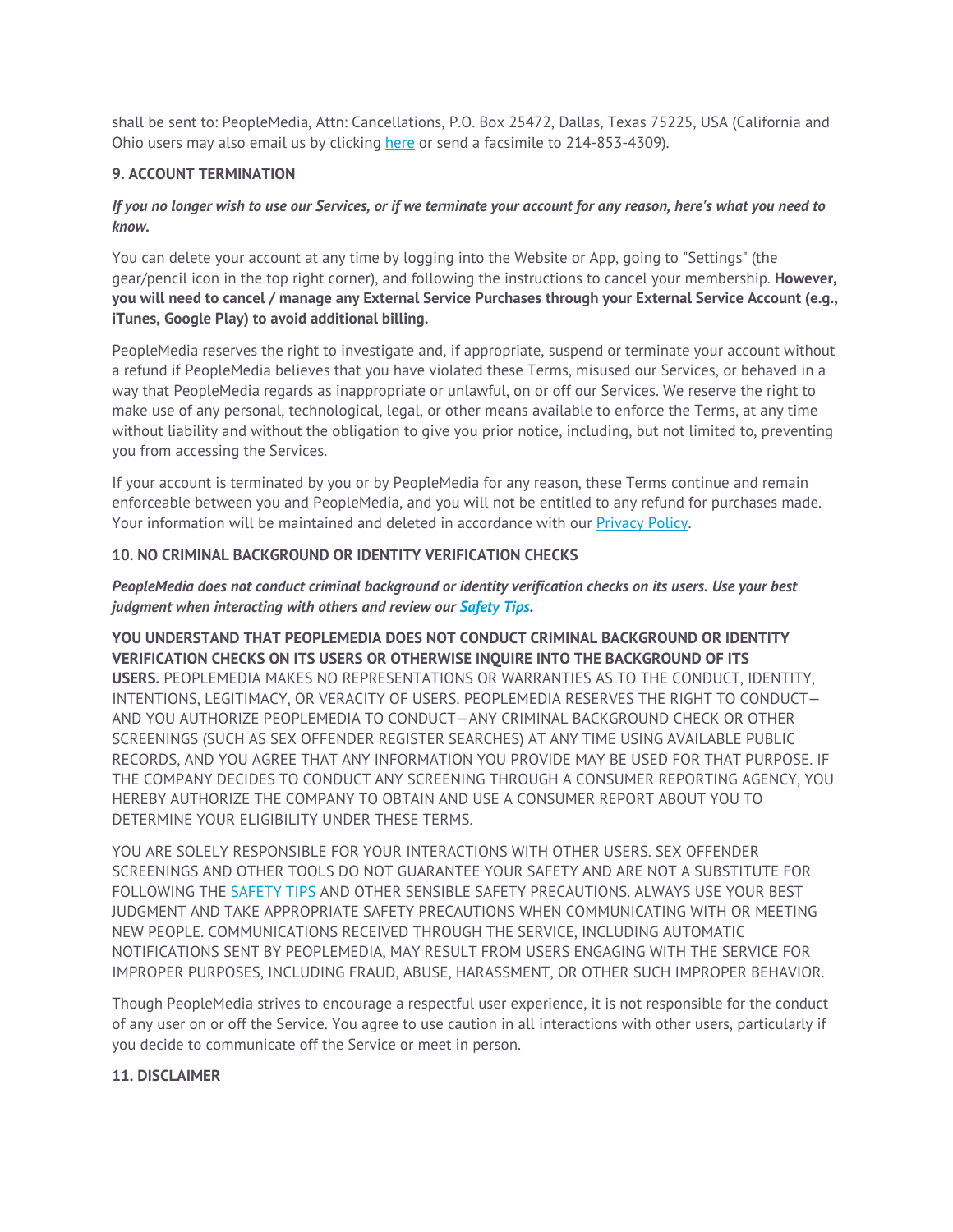# *PeopleMedia's Services are provided "as is" and we do not make, and cannot make, any representations about the content or features of our Services.*

PEOPLEMEDIA PROVIDES OUR SERVICES ON AN "AS IS" AND "AS AVAILABLE" BASIS AND TO THE EXTENT PERMITTED BY APPLICABLE LAW, GRANTS NO WARRANTIES OF ANY KIND, WHETHER EXPRESS, IMPLIED, STATUTORY OR OTHERWISE WITH RESPECT TO OUR SERVICES (INCLUDING ALL CONTENT CONTAINED THEREIN), INCLUDING, WITHOUT LIMITATION, ANY IMPLIED WARRANTIES OF SATISFACTORY QUALITY, MERCHANTABILITY, FITNESS FOR A PARTICULAR PURPOSE OR NON-INFRINGEMENT. PEOPLEMEDIA DOES NOT REPRESENT OR WARRANT THAT (A) OUR SERVICES WILL BE UNINTERRUPTED, SECURE, OR ERROR FREE, (B) ANY DEFECTS OR ERRORS IN OUR SERVICES WILL BE DISCOVERED OR CORRECTED, OR (C) THAT ANY CONTENT OR INFORMATION YOU OBTAIN ON OR THROUGH OUR SERVICES WILL BE ACCURATE OR APPROPRIATE FOR YOUR PURPOSES. FURTHERMORE, PEOPLEMEDIA MAKES NO GUARANTEES AS TO THE NUMBER OF ACTIVE USERS AT ANY TIME; USERS' ABILITY OR DESIRE TO COMMUNICATE WITH OR MEET YOU, OR THE ULTIMATE COMPATIBILITY WITH OR CONDUCT BY USERS YOU MEET THROUGH THE SERVICES.

PEOPLEMEDIA ASSUMES NO RESPONSIBILITY FOR ANY CONTENT THAT YOU OR ANOTHER USER OR THIRD PARTY POSTS, SENDS, OR RECEIVES THROUGH OUR SERVICES, NOR DOES PEOPLEMEDIA ASSUME ANY RESPONSIBILITY FOR THE IDENTITY, INTENTIONS, LEGITIMACY, OR VERACITY OF ANY USERS WITH WHOM YOU MAY COMMUNICATE WITH THROUGH PEOPLEMEDIA. ANY MATERIAL DOWNLOADED OR OTHERWISE OBTAINED THROUGH THE USE OF OUR SERVICES IS ACCESSED AT YOUR OWN DISCRETION AND RISK. PEOPLEMEDIA IS NOT RESPONSIBLE FOR ANY DAMAGE TO YOUR COMPUTER HARDWARE, COMPUTER SOFTWARE, OR OTHER EQUIPMENT OR TECHNOLOGY INCLUDING, BUT WITHOUT LIMITATION, DAMAGE FROM ANY SECURITY BREACH OR FROM ANY VIRUS, BUGS, TAMPERING, HACKING, FRAUD, ERROR, OMISSION, INTERRUPTION, DEFECT, DELAY IN OPERATION OR TRANSMISSION, COMPUTER LINE OR NETWORK FAILURE, OR ANY OTHER TECHNICAL OR OTHER DISRUPTION OR MALFUNCTION.

# **12. DIGITAL MILLENNIUM COPYRIGHT ACT**

# *We take copyright infringement very seriously. We ask you to help us to ensure we address it promptly and effectively.*

PeopleMedia has adopted the following policy towards copyright infringement in accordance with the Digital Millennium Copyright Act (the "DMCA"). If you believe any Member Content or Our Content infringes upon your intellectual property rights, please submit a notification alleging such infringement ("DMCA Takedown Notice") including the following:

- 1. A physical or electronic signature of a person authorized to act on behalf of the owner of an exclusive right that is allegedly infringed;
- 2. Identification of the copyrighted work claimed to have been infringed, or, if multiple copyrighted works at a single online site are covered by a single notification, a representative list of such works;
- 3. Identification of the material claimed to be infringing or to be the subject of infringing activity and that is to be removed or access disabled and information reasonably sufficient to permit the service provider to locate the material;
- 4. Information reasonably sufficient to permit the service provider to contact you, such as an address, telephone number, and, if available, an electronic mail;
- 5. A statement that you have a good faith belief that use of the material in the manner complained of is not authorized by the copyright owner, its agent, or the law; and
- 6. A statement that, under penalty of perjury, the information in the notification is accurate and you are authorized to act on behalf of the owner of the exclusive right that is allegedly infringed.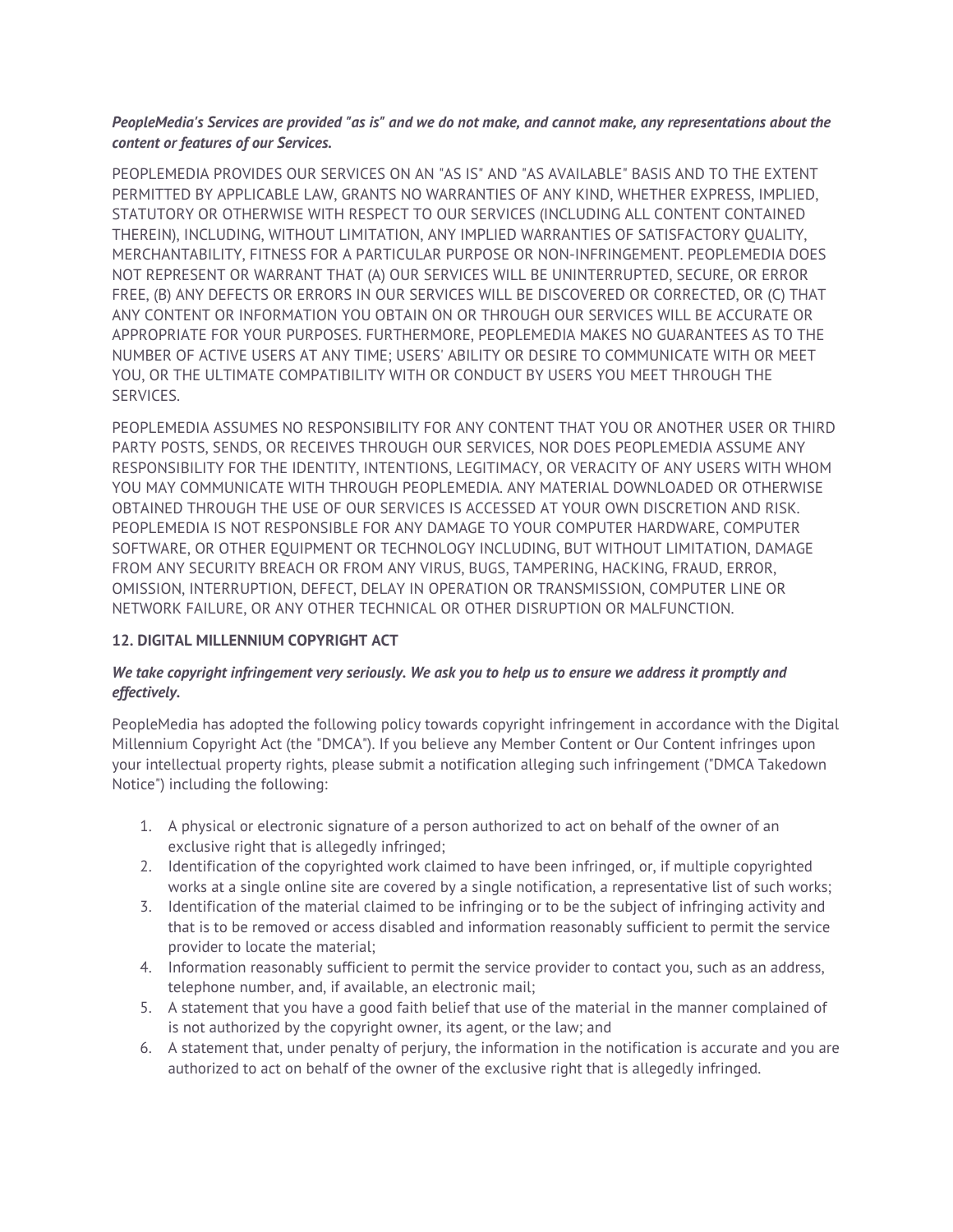Any DMCA Takedown Notices should be sent to copyright@match.com, by phone to 214-576-3272 or via mail to the following address: Copyright Compliance Department c/o Match Group Legal, 8750 N. Central Expressway, Dallas, Texas 75231.

PeopleMedia will terminate the accounts of repeat infringers.

# **13. ADS AND THIRD-PARTY CONTENT**

# *Like many subscription-based services, there are ads on our websites.*

Our Services may contain advertisements and promotions offered by third parties and links to other websites or resources. PeopleMedia may also provide non-commercial links or references to third parties within its content. PeopleMedia is not responsible for the availability (or lack of availability) of any external websites or resources or their content. Furthermore, PeopleMedia is not responsible for, and does not endorse, any products or services that may be offered by third-party websites or resources. If you choose to interact with the third parties made available through our Services, such party's terms will govern their relationship with you. PeopleMedia is not responsible or liable for such third parties' terms or actions.

# **14. LIMITATION OF LIABILITY**

# *PeopleMedia's liability is limited to the maximum extent allowed by applicable law.*

TO THE FULLEST EXTENT PERMITTED BY APPLICABLE LAW, IN NO EVENT WILL PEOPLEMEDIA, ITS AFFILIATES, EMPLOYEES, LICENSORS, OR SERVICE PROVIDERS BE LIABLE FOR ANY INDIRECT, CONSEQUENTIAL, EXEMPLARY, INCIDENTAL, SPECIAL, PUNITIVE, FIXED, OR ENHANCED DAMAGES, INCLUDING, WITHOUT LIMITATION, LOSS OF PROFITS, WHETHER INCURRED DIRECTLY OR INDIRECTLY, OR ANY LOSS OF DATA, USE, GOODWILL, OR OTHER INTANGIBLE LOSSES, RESULTING FROM: (I) YOUR ACCESS TO OR USE OF OR INABILITY TO ACCESS OR USE THE SERVICES, (II) THE CONDUCT OR CONTENT OF ANY USERS OR THIRD PARTIES ON OR THROUGH ANY OF OUR AFFILIATES' SERVICES OR IN CONNECTION WITH THE SERVICES; OR (III) UNAUTHORIZED ACCESS, USE, OR ALTERATION OF YOUR CONTENT, EVEN IF PEOPLEMEDIA HAS BEEN ADVISED OF THE POSSIBILITY OF SUCH DAMAGES. TO THE FULLEST EXTENT PERMITTED BY APPLICABLE LAW, IN NO EVENT WILL PEOPLEMEDIA'S AGGREGATE LIABILITY TO YOU FOR ALL CLAIMS RELATING TO THE SERVICES EXCEED THE AMOUNT PAID, IF ANY, BY YOU TO PEOPLEMEDIA FOR THE SERVICES DURING THE TWENTY-FOUR (24) MONTH PERIOD IMMEDIATELY PRECEDING THE DATE THAT YOU FIRST FILE A LAWSUIT, ARBITRATION OR ANY OTHER LEGAL PROCEEDING AGAINST PEOPLEMEDIA, WHETHER STATUTORY, IN LAW OR IN EQUITY, IN ANY TRIBUNAL. THE DAMAGES LIMITATION SET FORTH IN THE IMMEDIATELY PRECEDING SENTENCE APPLIES (i) REGARDLESS OF THE GROUND UPON WHICH LIABILITY IS BASED (WHETHER DEFAULT, CONTRACT, TORT, STATUTE, OR OTHERWISE), (ii) IRRESPECTIVE OF THE TYPE OF BREACH OF RIGHTS, PRIVILEGES, OR OBLIGATIONS, AND (iii) WITH RESPECT TO ALL EVENTS, THE SERVICE, AND THIS AGREEMENT.

THE LIMITATION OF LIABILITY PROVISIONS SET FORTH IN THIS SECTION 14 SHALL APPLY EVEN IF YOUR REMEDIES UNDER THIS AGREEMENT FAIL WITH RESPECT TO THEIR ESSENTIAL PURPOSE.

SOME JURISDICTIONS DO NOT ALLOW THE EXCLUSION OR LIMITATION OF CERTAIN DAMAGES, SO SOME OR ALL OF THE EXCLUSIONS AND LIMITATIONS IN THIS SECTION MAY NOT APPLY TO YOU.

#### **15. DISPUTE RESOLUTION SECTION**

# *In the unlikely event that we have a legal dispute, here is how the Parties agree to proceed, except where prohibited by applicable law.*

Any Subsection in this Dispute Resolution Section that is prohibited by law shall not apply to the users residing in that jurisdiction, including Subsections 15b, 15c, 15d, and 15e, which shall not apply to users residing within the European Union, European Economic Area, the United Kingdom, or Switzerland.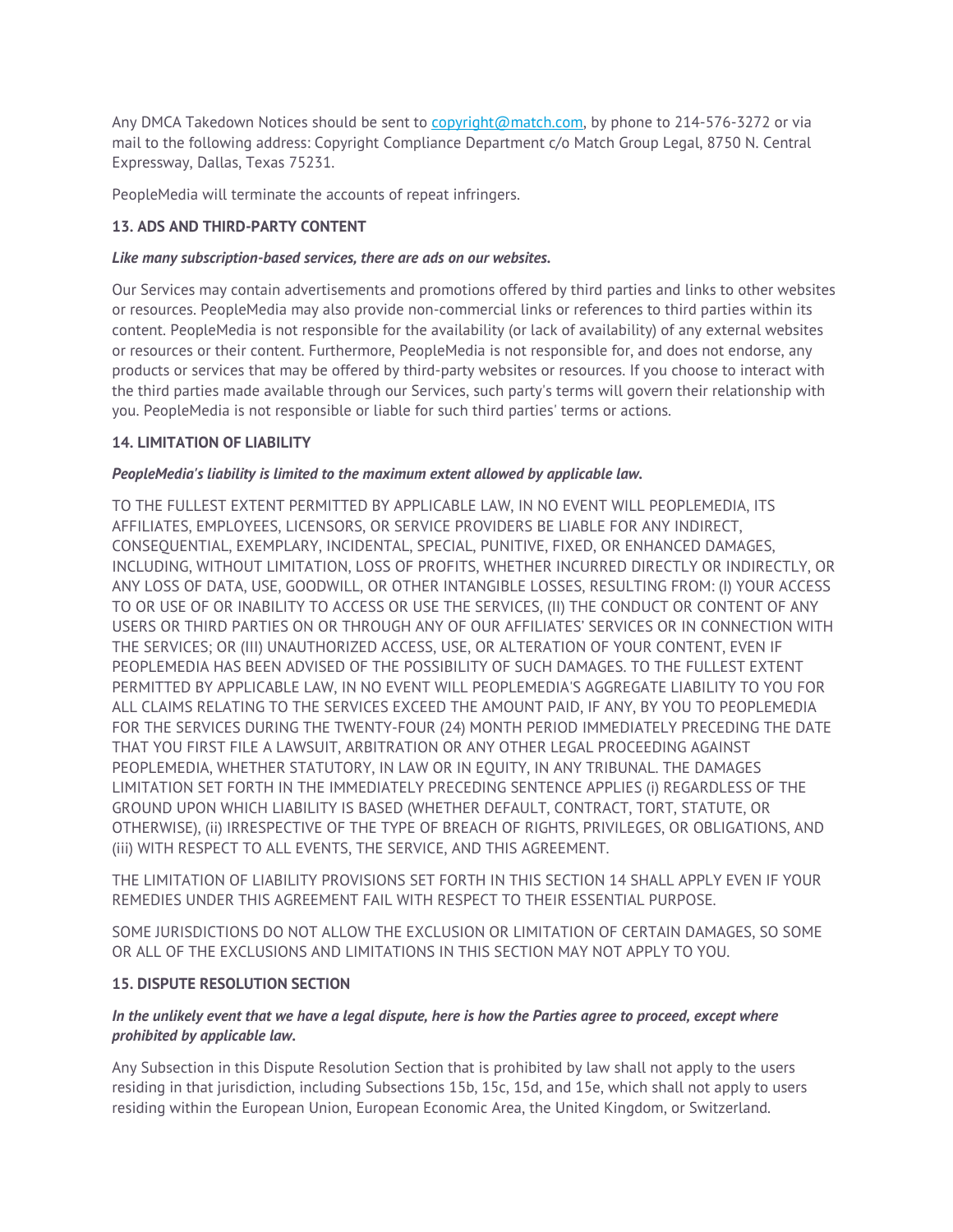# **15a. INFORMAL DISPUTE RESOLUTION PROCESS**

If you are dissatisfied with our Services for any reason, please contact PeopleMedia Customer Service first so we can try to resolve your concerns without the need of outside assistance. If you choose to pursue a dispute, claim or controversy against PeopleMedia, these terms will apply. For purposes of this Dispute Resolution Process and Arbitration Procedures set forth in Section 15, "PeopleMedia" shall include our affiliates, employees, licensors, and service providers.

PeopleMedia values its relationship with you and appreciates the mutual benefit realized from informally resolving Disputes (as defined below). Before formally pursuing a Dispute in arbitration or small claims court, you agree to first send a detailed notice ("Notice") to Match Group Legal, P.O. Box 25458, Dallas, Texas 75225, USA. If PeopleMedia has a Dispute with you, PeopleMedia agrees to first send a Notice to you at your most recent email address on file with us, or if no email address is on file, other contact information associated with your account. Your Notice must contain all of the following information: (1) your full name; (2) information that enables PeopleMedia to identify your account, including a picture or screenshot of your profile, your address, mobile phone number, email address, and date of birth you used to register your account if any; and (3) a detailed description of your Dispute, including the nature and factual basis of your claim(s) and the relief you are seeking with a corresponding calculation of your alleged damages (if any). You must personally sign this Notice for it to be effective. PeopleMedia's Notice must likewise set forth a detailed description of its Dispute, which shall include the nature and factual basis of its claim(s) and the relief it is seeking, with a corresponding calculation of our damages (if any). You and PeopleMedia agree to then negotiate in good faith in an effort to resolve the Dispute. As part of these good faith negotiations, if PeopleMedia requests a telephone conference with you to discuss your Dispute, you agree to personally participate, with your attorney if you're represented by counsel. Likewise, if you request a telephone conference to discuss PeopleMedia's Dispute with you, PeopleMedia agrees to have one representative participate. This informal process should lead to a resolution of the Dispute. However, if the Dispute is not resolved within 60 days after receipt of a fully completed Notice and the Parties have not otherwise mutually agreed to an extension of this informal dispute resolution time period, you or PeopleMedia may initiate an arbitration (subject to a Party's right to elect small claims court as provided below).

Completion of this informal dispute resolution is a condition precedent to filing any demand for arbitration or small claims court action. Failure to do so is a breach of this Agreement. The statute of limitations and any filing fee deadlines will be tolled while you and PeopleMedia engage in this informal dispute resolution process. Unless prohibited by applicable law, the arbitration provider, National Arbitration and Mediation ("NAM"), shall not accept or administer any demand for arbitration and shall administratively close any arbitration unless the Party bringing such demand for arbitration can certify in writing that the terms and conditions of this informal dispute resolution process were fully satisfied. A court of competent jurisdiction shall have authority to enforce this provision and to enjoin any arbitration proceeding or small claims court action.

# **15b. INDIVIDUAL RELIEF: CLASS ACTION AND JURY TRIAL WAIVER**

**TO THE FULLEST EXTENT ALLOWABLE BY LAW, YOU AND PEOPLEMEDIA EACH WAIVE THE RIGHT TO A JURY TRIAL AND THE RIGHT TO LITIGATE DISPUTES IN COURT IN FAVOR OF INDIVIDUAL ARBITRATION (EXCEPT FOR SMALL CLAIMS COURT AS PROVIDED ABOVE). YOU AND PEOPLEMEDIA EACH WAIVE THE RIGHT TO FILE OR PARTICIPATE IN A CLASS ACTION AGAINST THE OTHER OR OTHERWISE TO SEEK RELIEF ON A CLASS BASIS, INCLUDING ANY CURRENTLY PENDING ACTIONS AGAINST PEOPLEMEDIA. TO THE FULLEST EXTENT ALLOWABLE BY LAW, THERE SHALL BE NO RIGHT OR AUTHORITY FOR ANY CLAIMS TO BE ARBITRATED OR LITIGATED ON A CLASS, COLLECTIVE, REPRESENTATIVE, CONSOLIDATED, OR PRIVATE ATTORNEY GENERAL BASIS. THE ARBITRATOR CAN AWARD THE SAME RELIEF AVAILABLE IN COURT PROVIDED THAT THE ARBITRATOR MAY ONLY AWARD FINAL RELIEF (INCLUDING INJUNCTIVE OR DECLARATORY RELIEF) IN FAVOR OF THE INDIVIDUAL PARTY SEEKING RELIEF AND ONLY TO THE EXTENT**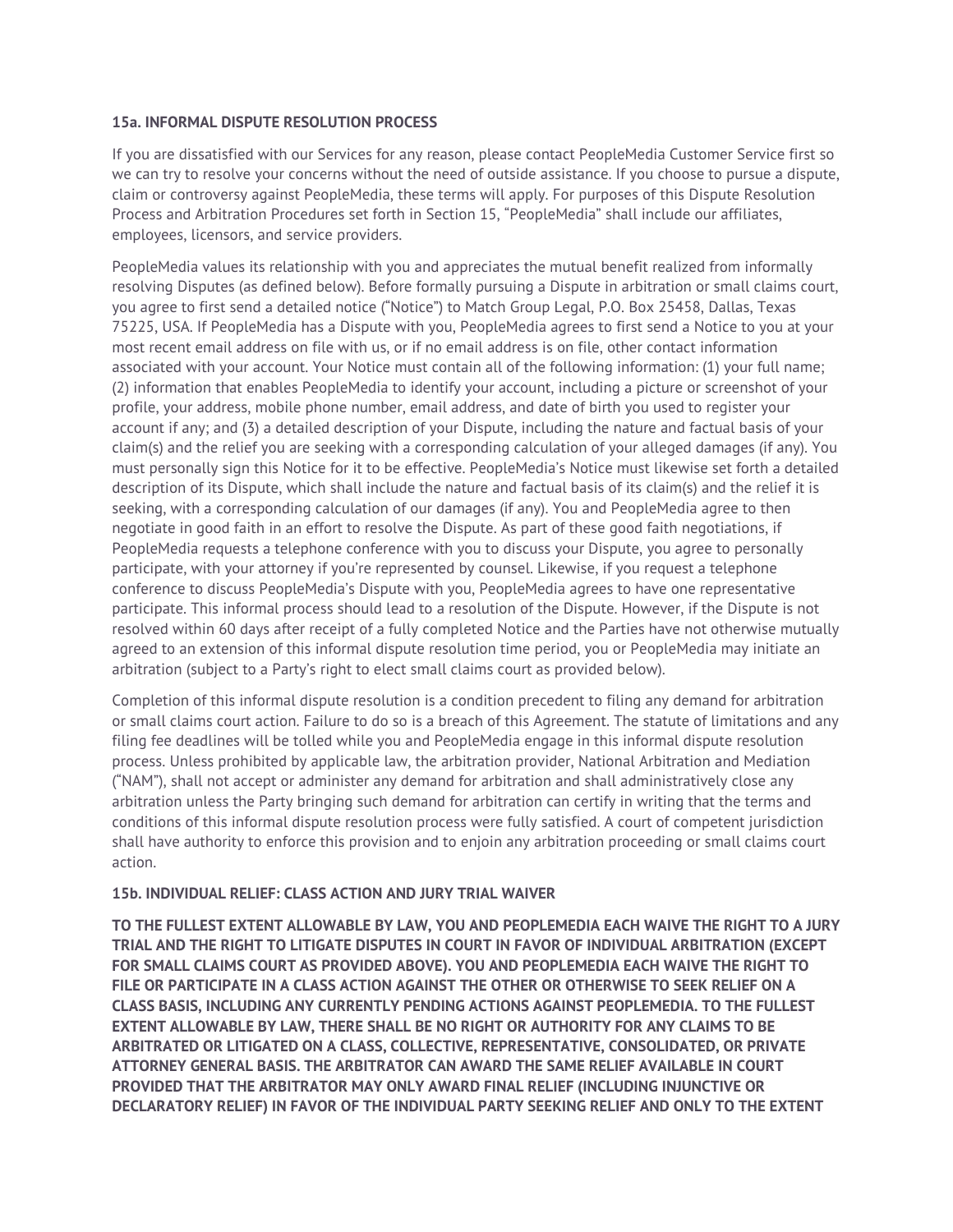**NECESSARY TO PROVIDE FINAL RELIEF WARRANTED BY THAT INDIVIDUAL PARTY'S CLAIM. THE ARBITRATOR MAY NOT AWARD FINAL RELIEF FOR, AGAINST, OR ON BEHALF OF ANYONE WHO IS NOT A PARTY TO THE ARBITRATION ON A CLASS, COLLECTIVE, REPRESENTATIVE, OR PRIVATE ATTORNEY GENERAL BASIS. IF A COURT DETERMINES THAT ANY OF THESE PROHIBITIONS IN THIS PARAGRAPH ARE UNENFORCEABLE AS TO A PARTICULAR CLAIM OR REQUEST FOR RELIEF (SUCH AS A REQUEST FOR PUBLIC INJUNCTIVE RELIEF), AND ALL APPEALS OF THAT DECISION ARE EXHAUSTED OR THE DECISION IS OTHERWISE FINAL, THEN YOU AND PEOPLEMEDIA AGREE THAT THAT PARTICULAR CLAIM OR REQUEST FOR RELIEF SHALL PROCEED IN COURT BUT SHALL BE STAYED PENDING INDIVIDUAL ARBITRATION OF THE REMAINING CLAIMS FOR RELIEF THAT YOU HAVE BROUGHT. IF THIS SPECIFIC PARAGRAPH IS FOUND TO BE UNENFORCEABLE, THEN THE ENTIRETY OF THIS ARBITRATION PROVISION (EXCEPT FOR THE JURY TRIAL WAIVER AND THE INFORMAL DISPUTE RESOLUTION PROCESS) SHALL BE NULL AND VOID. THIS PARAGRAPH IS AN ESSENTIAL PART OF THIS ARBITRATION AGREEMENT.** 

# **15c. DISPUTE RESOLUTION THROUGH ARBITRATION OR SMALL CLAIMS COURT**

Any dispute, claim, or controversy between you and PeopleMedia (that is not resolved informally by PeopleMedia Customer Service or as provided under subsection 15a above) that arises from or relates in any way to this Agreement (including any alleged breach of this Agreement), the Services, or our relationship with you (collectively, "Dispute"), shall be exclusively resolved through BINDING INDIVIDUAL ARBITRATION except as specifically provided otherwise in this Dispute Resolution Section. "Dispute" as used in this Agreement shall have the broadest possible meaning and include claims that arose before the existence of this or any prior Agreement and claims that arise during the term of this Agreement or after the termination of this Agreement. Notwithstanding the foregoing, either you or PeopleMedia may elect to have an individual claim heard in small claims court. If the request to proceed in small claims court is made after an arbitration has been initiated but before an arbitrator has been appointed, such arbitration shall be administratively closed. Any controversy over the small claims court's jurisdiction shall be determined by the small claims court. All other issues (except as otherwise provided herein) are exclusively for the Arbitrator to decide, including but not limited to scope and enforceability of this Dispute Resolution Section, as well as any request to proceed in small claims court that is made after an arbitrator has been appointed. If you or PeopleMedia challenges the small claims court election in your Dispute, and a court of competent jurisdiction determines that the small claims court election is unenforceable, then such election shall be severed from this Agreement as to your Dispute. However, such court determination shall not be considered or deemed binding with respect to PeopleMedia's other contracting parties.

Any court proceeding to enforce this Dispute Resolution Section 15, including any proceeding to confirm, modify, or vacate an arbitration award, must be commenced in accordance with Section 17. In the event Dispute Resolution Section 15 is for any reason held to be unenforceable, any litigation against PeopleMedia (except for small claims court actions) may be commenced only in the federal or state courts located in Dallas County, Texas. You hereby irrevocably consent to those courts' exercise of personal jurisdiction over you for such purposes and waive any claim that such courts constitute an inconvenient forum.

# **15d. INDIVIDUAL ARBITRATION AND MASS ARBITRATION PROTOCOLS**

This subsection 15d applies to Disputes that are submitted to NAM after fully completing the informal Notice and Dispute resolution process described in subsection 15a above and when no small claims court election is made by either Party. Any arbitration between you and PeopleMedia shall be administered by NAM in accordance with NAM's operative Comprehensive Dispute Resolution Rules and Procedures (the "NAM Rules") in effect at the time any demand for arbitration is filed with NAM, as modified by this Dispute Resolution Section 15. For a copy of the NAM Rules, please visit https://www.namadr.com/resources/rules-fees-forms or contact NAM at NAM's National Processing Center at 990 Stewart Avenue, 1st Floor, Garden City, NY 11530 and email address commercial@namadr.com. If NAM is unable or unwilling to perform its duties under this Agreement, the parties shall mutually agree on an alternative administrator that will replace NAM and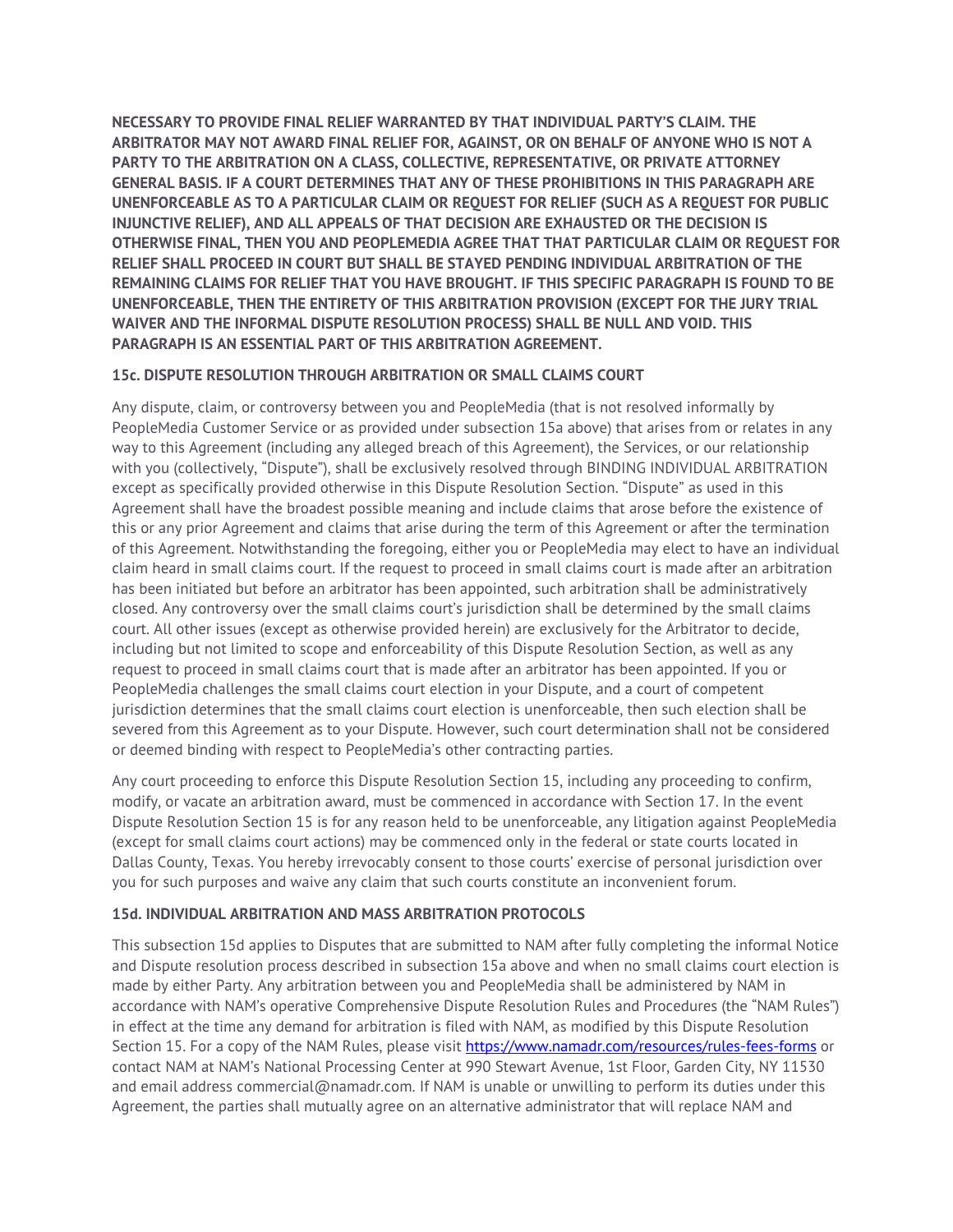assume NAM's role consistent with this Agreement. If the parties are unable to agree, they will petition a court of competent jurisdiction to appoint an administrator that will assume NAM's duties under this Agreement.

The Parties agree that the following procedures will apply to any Arbitrations initiated under this Dispute Resolution Section:

- 1. **Commencing an Arbitration** To initiate an arbitration, you or PeopleMedia shall send to NAM a demand for arbitration ("Demand for Arbitration") that describes the claim(s) and request for relief in detail, consistent with the requirements in this Agreement and NAM Rules. If you send a Demand for Arbitration, you shall also send it to PeopleMedia at Match Group Legal, P.O. Box 25458, Dallas, Texas 75225, USA, within 10 days of delivery of the Demand for Arbitration to NAM. If PeopleMedia sends a Demand for Arbitration, we will also send it to your mailing address on file with us within the same 10-day period. If your mailing address is unavailable, we will send it to your email address on file, or if no email address is on file, other contact information associated with your account. The arbitration provider shall not accept or administer any demand for arbitration and shall administratively close any such demand for arbitration that fails to certify in writing that the Party meets the requirements of Dispute Resolution Section 15 or if either Party elects small claims court as set forth above.
- 2. **Fees** The payment of all fees shall be governed by the NAM Rules, except to the extent that the case is a part of a Mass Filing (as defined below) or the NAM fees and costs (including Arbitrator fees) paid by either Party are reallocated upon order of the Arbitrator following a determination that (a) either Party breached Section 15 of this Agreement, (b) such reallocation is called for under this Agreement, or (c) reallocation is otherwise permitted under applicable law. Upon a showing to PeopleMedia of your financial hardship we will consider a good faith request made by you to pay your portion of the applicable consumer portion of the filing fee. PeopleMedia is committed to ensuring that arbitration costs to consumers do not serve as a barrier to the adjudication of disputes. If PeopleMedia initiates an arbitration against you, we shall pay all fees.
- 3. **The Arbitrator** The arbitration shall be conducted by a single, neutral arbitrator (the "Claim Arbitrator"), as assisted by any Process Arbitrator appointed under NAM Rules. (The term "Arbitrator" applies to both the Claim Arbitrator and the Process Arbitrator). If a hearing is elected by either Party, the Arbitrator shall be in or close to the location in which you reside. The Arbitrator is bound by and shall adhere to this Agreement. In the event NAM Rules conflict with this Agreement, the terms of this Agreement shall control. If the Arbitrator determines that strict application of any term of Section 15 of this Agreement (except for the small claims election, which shall be determined by the small claims court) would result in a fundamentally unfair arbitration (the "Unfair Term"), then the Arbitrator shall have authority to modify the Unfair Term to the extent necessary to ensure a fundamentally fair arbitration that is consistent with the Terms of Use (the "Modified Term"). In determining the substance of a Modified Term, the Arbitrator shall select a term that comes closest to expressing the intention of the Unfair Term.
- 4. **Dispositive Motions** The Parties agree that the Claim Arbitrator shall have the authority to consider dispositive motions without an oral evidentiary hearing. Dispositive motions may be requested under the following circumstances: (a) within 30 days after the Claim Arbitrator's appointment, a Party may request to file a dispositive motion based upon the pleadings; and (b) no later than 30 days prior to the evidentiary hearing, a Party may request to file a dispositive motion for summary judgment based upon the Parties' pleadings and the evidence submitted.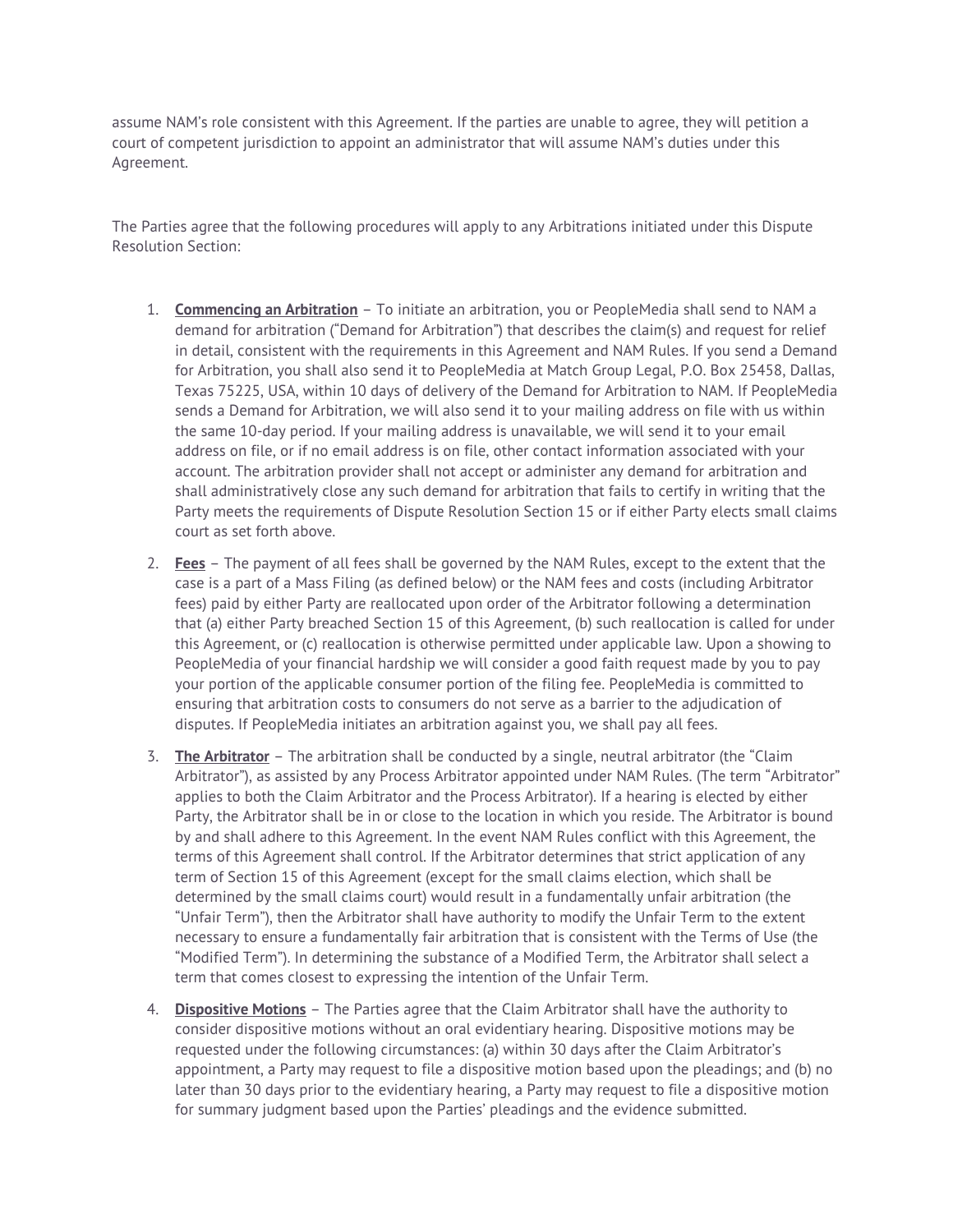- 5. **Discovery** –Each Party may (a) serve up to five requests for relevant, non-privileged documents from the other Party; and (b) request that the other Party provide verified responses to no more than 5 relevant interrogatories (including subparts). Unless both Parties agree otherwise, no other forms of discovery (including depositions) may be utilized. Any such discovery requests must be served on the other Party within 21 days after the Claim Arbitrator's appointment. The responding Party shall provide the requesting Party with all responsive, non-privileged documents, responses signed by the Party themselves to the requested interrogatories, and/or any objections to the requests within 30 days after receipt of the requests, or, in the event of an objection to any discovery request, 30 days after the Claim Arbitrator resolves the dispute. In the event either Party requests that the Claim Arbitrator consider a dispositive motion on the pleadings, such written discovery response deadlines shall be extended until 30 days following the Claim Arbitrator's final decision on such dispositive motion. Any disputes about discovery or requests for extensions shall be submitted promptly to the Claim Arbitrator for resolution. In ruling on any discovery dispute or extension request, the Claim Arbitrator shall take into consideration the nature, amount, and scope of the underlying arbitration claim, the cost and other effort that would be involved in providing the requested discovery, the case schedule, and whether the requested discovery is necessary for the adequate preparation of a claim or defense.
- 6. **Confidentiality** Upon either Party's request, the Arbitrator will issue an order requiring that confidential information of either Party disclosed during the arbitration (whether in documents or orally) may not be used or disclosed except in connection with the arbitration or a proceeding to enforce the arbitration award and that any permitted court filing of confidential information must be done under seal.
- 7. **Arbitration Hearing** You and PeopleMedia are entitled to a fair evidentiary hearing (i.e. trial) before the Claim Arbitrator. Arbitration proceedings are usually simpler, less costly, and more streamlined than trials and other judicial proceedings. The Parties agree to waive all oral hearings and instead submit all disputes to the Claim Arbitrator for an award based on written submissions and other evidence as the Parties may agree, unless a Party requests an oral hearing at least 10 days after the Respondent files a response. If an oral evidentiary hearing is requested, both Parties must be personally present at the hearing, regardless of whether either Party has retained counsel. Both Parties must personally attend the hearing. Either Party's failure to personally attend the hearing, without a continuance ordered by the Claim Arbitrator for good cause, will result in a default judgment taken against that Party.
- 8. **Arbitration Award** Regardless of the format of the arbitration, the Claim Arbitrator shall provide a reasoned decision, in writing within 30 days after the hearing or, if no hearing is held, within 30 days after any rebuttal or supplemental statements are due. The decision must clearly specify the relief, if any, awarded and contain a brief statement of the reasons for the award. The arbitration award is binding only between you and PeopleMedia and will not have any preclusive effect in another arbitration or proceeding that involves a different Party. The Claim Arbitrator may, however, choose to consider rulings from other arbitrations involving a different Party. The Arbitrator may award fees and costs as provided by the NAM Rules or to the extent such fees and costs could be awarded in court. This includes but is not limited to the ability of the Arbitrator to award fees and costs if the Arbitrator determines that a claim or defense is frivolous or was brought for an improper purpose, for the purpose of harassment, or in bad faith.
- 9. **Offer of Settlement** The Respondent may, but is not obligated to, make a written settlement offer to the opposing Party any time before the evidentiary hearing or, if a dispositive motion is permitted, prior to the dispositive motion being granted. The amount or terms of any settlement offer may not be disclosed to the Claim Arbitrator until after the Claim Arbitrator issues an award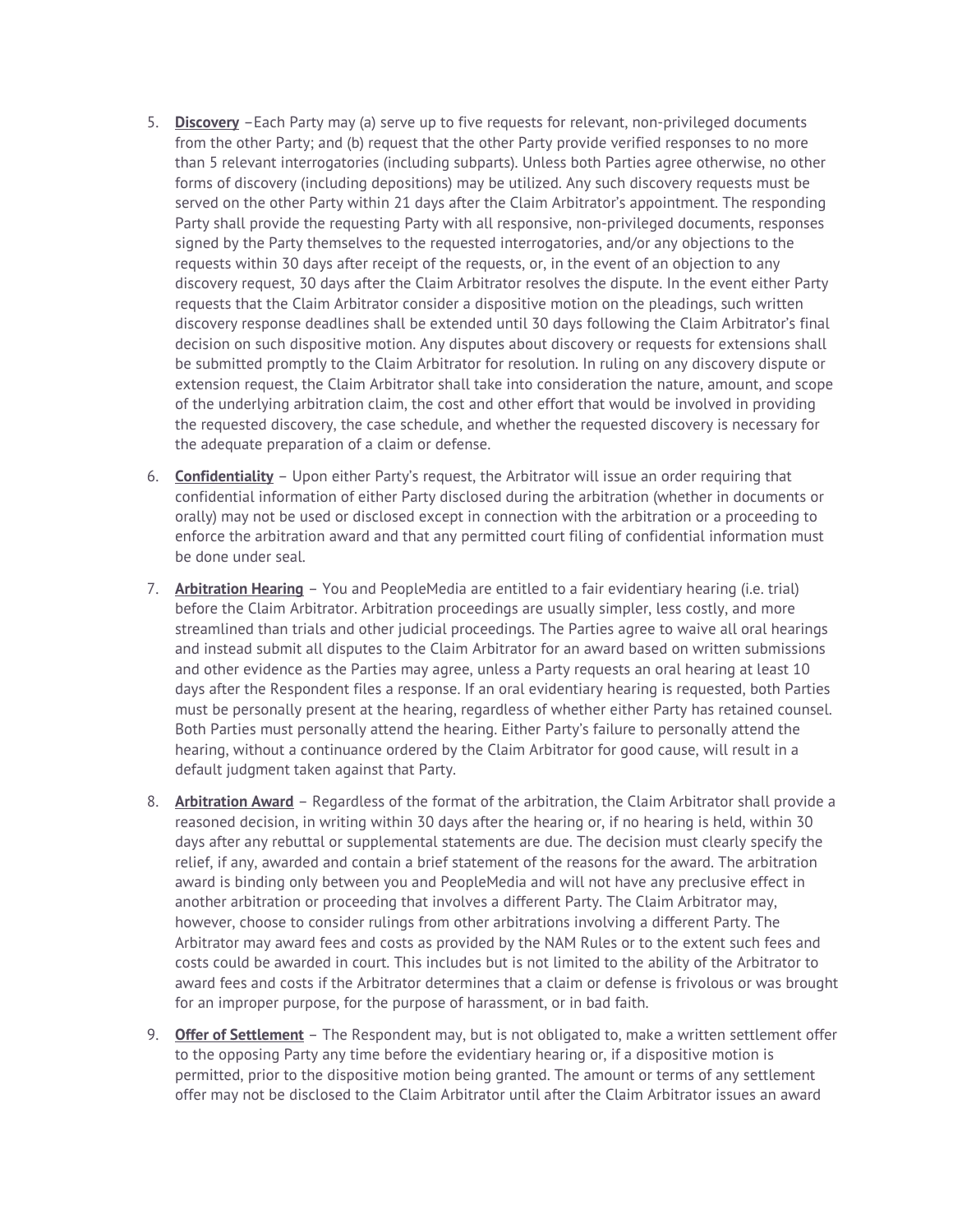on the claim. If the award is issued in the opposing Party's favor and is less than the Respondent's settlement offer or if the award is in the Respondent's favor, the opposing Party must pay the Respondent's costs incurred after the offer was made, including any attorney's fees. If any applicable statute or caselaw prohibits the flipping of costs incurred in the arbitration, then the offer in this provision shall serve to cease the accumulation of any costs that claimant may be entitled to for the cause of action under which it is suing.

- 10. **Mass Filing** If, at any time, 25 or more similar demands for arbitration are asserted against PeopleMedia or related parties by the same or coordinated counsel or entities ("Mass Filing"), consistent with the definition and criteria of Mass Filings set forth in the NAM's Mass Filing Supplemental Dispute Resolution Rules and Procedures ("NAM's Mass Filing Rules", *available at* https://www.namadr.com/resources/rules-fees-forms/), the additional protocols set forth below shall apply.
	- i. If you or your counsel file a Demand for Arbitration that fits within the definition of Mass Filing referred to above, then you agree that your Demand for Arbitration shall be subject to the additional protocols set forth in this Mass Filing subsection. You also acknowledge that the adjudication of your Dispute might be delayed and that any applicable statute of limitations shall be tolled from the time at which the first cases are chosen to proceed until your case is chosen for a bellwether proceeding.
	- ii. NAM's Mass Filing Rules shall apply if your Dispute is deemed by NAM, in its sole discretion pursuant to its Rules and this Dispute Resolution Section, to be part of a Mass Filing. Such election for NAM's Mass Filing Rules and related fee schedule must be made by either you or PeopleMedia in writing and submitted to NAM and all Parties.
	- iii. *Bellwether Proceedings***. Bellwether proceedings are encouraged by courts and arbitration administrators when there are multiple disputes involving similar claims against the same or related parties. Counsel for the Mass Filings claimants (including you) and counsel for PeopleMedia shall each select 15 Demands for Arbitration (30 total), and no more than 30 arbitrations shall be filed, processed, adjudicated, or pending at the same time, with each of the 30 individual arbitrations presided over by a different Claim Arbitrator, in a first set of bellwether proceedings. During this time, no other Demands for arbitration that are part of the Mass Filings may be filed, processed, adjudicated, or pending. If the Parties are unable to resolve the remaining Demands for Arbitration after the first set of bellwether proceedings are arbitrated or otherwise resolved, then counsel for the Claimants and counsel for PeopleMedia shall each select an additional 15 Demands for Arbitration (30) total to be filed, processed, and adjudicated as individual arbitrations, with each of the 30 arbitrations presided over by a different Claim Arbitrator, in a second set of bellwether proceedings. During this time, no other Demands for Arbitration that are part of the Mass Filings may be filed, processed, or adjudicated. This staged process of bellwether proceedings, with each set including 30 Demands for Arbitration adjudicated on an individual basis, shall continue until each Demand included in the Mass Filings (including your Demand for Arbitration) is adjudicated or otherwise resolved. Fees associated with a Demand for Arbitration included in the Mass Filings, including fees owed by PeopleMedia and the claimants (including you), shall only be due after your Demand for Arbitration is chosen as part of a set of bellwether proceedings and**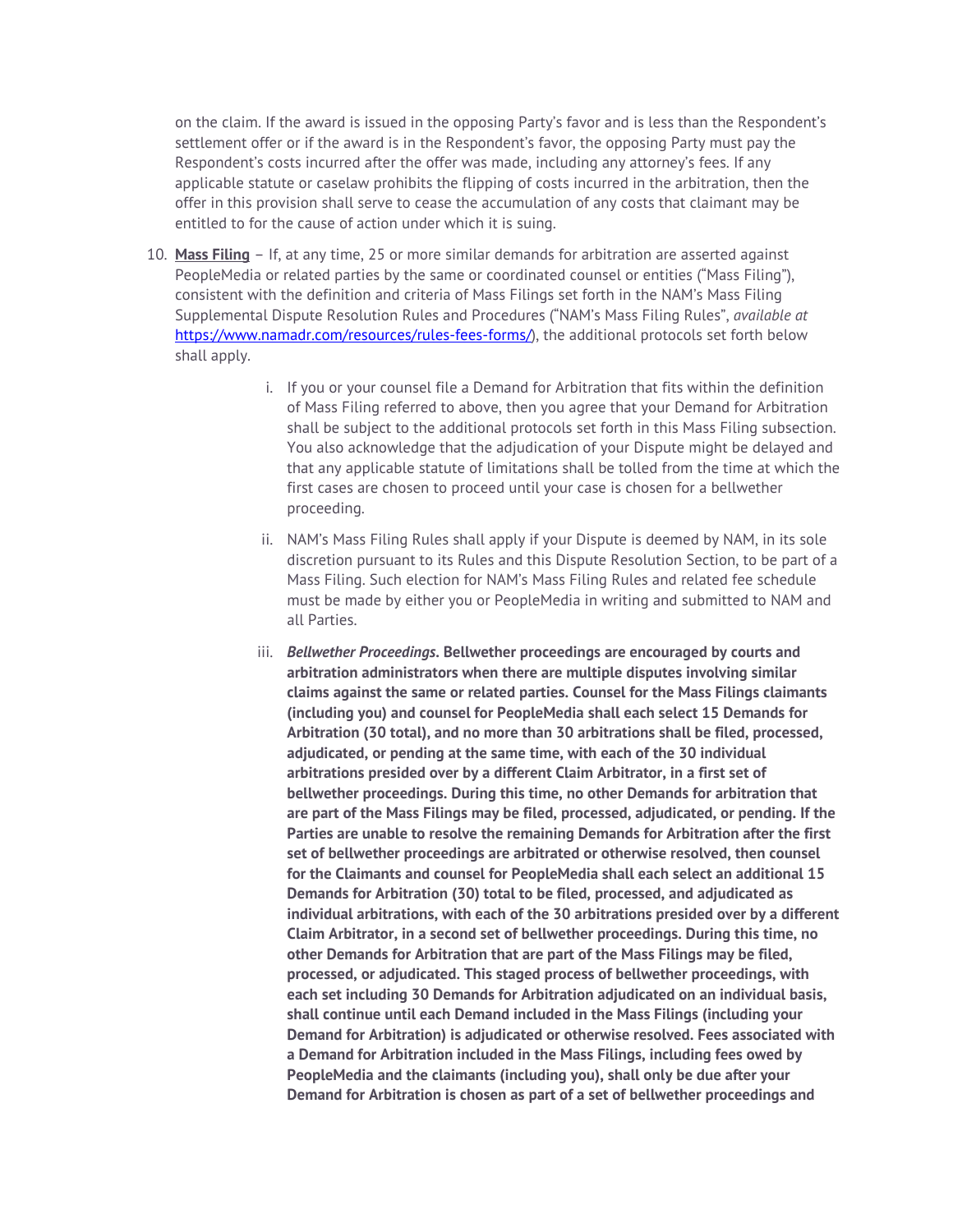**therefore properly designated for filing, processing, and adjudication. Any applicable statute of limitations shall be tolled beginning when you initiate the informal dispute resolution process set forth in subsection 15a of the Agreement, and if the first Mass Filings' Demands for Arbitration are chosen for the initial set of bellwether proceedings have been filed, your claims will remain tolled until your Demand for Arbitration is decided, withdrawn, or is settled. A court of competent jurisdiction located in a venue allowed under Section 17 of the Agreement shall have the power to enforce this subsection.**

iv. You and PeopleMedia agree that we each value the integrity and efficiency of the arbitration and small claims court process and wish to employ the process for the fair resolution of genuine and sincere disputes between us. You and PeopleMedia acknowledge and agree to act in good faith to ensure the fair resolution of genuine and sincere Disputes. The Parties further agree that application of these Mass Filings procedures have been reasonably designed to result in an efficient and fair adjudication of such cases.

# **15e. FUTURE CHANGES AND RETROACTIVE APPLICATION**

This Dispute Resolution Section 15 applies to all Disputes between the Parties, including for any claims that accrued against you or PeopleMedia prior to the time of your consent to this Agreement and to any claims that accrue against you or PeopleMedia after your consent to this Agreement. Notwithstanding any provision in this Agreement to the contrary, you may elect to opt out of the retroactive application of this Dispute Resolution Section 15 as to claims that have accrued against you or against PeopleMedia prior to the time of your consent to this Agreement. You may opt out by sending us written notice, within 30 days of the time you consent to this Agreement, to the following email address:

DemocraticPeopleMeetOptOut@peoplemedia.com. Please do not direct any customer support inquiries DemocraticPeopleMeetOptOut@peoplemedia.com, as they will not be addressed; such inquiries should be directed to customer support. You must include information sufficient to identify your account(s), such as the email address or phone number associated with your account(s), and should include a statement that you are opting out of the retroactive application of this Dispute Resolution Section 15. Please note: if you opt out of the retroactive application of this Dispute Resolution Section 15, you will still be subject to and bound by any Dispute Resolution Sections and Arbitration Procedures you previously agreed to, including any arbitration provisions, class action waivers, and retroactive application sections. Also, regardless of whether you opt out of the retroactive application of these changes, the Parties will resolve any claims that accrue against you or PeopleMedia after your consent to this Agreement in accordance with this Dispute Resolution Section.

#### **16. GOVERNING LAW**

#### *Texas law and the Federal Arbitration Act will apply to any Dispute (except where prohibited by law).*

To the fullest extent allowable by law, the laws of Texas, U.S.A., without regard to its conflict of laws rules, shall apply to any disputes arising out of or relating to this Agreement or our Services. Notwithstanding the foregoing, the Dispute Resolution Process set forth in Section 15 shall be governed by the Federal Arbitration Act.

#### **17. VENUE/FORUM SELECTION**

*To the fullest extent allowable by law, any claims that are not arbitrated for any reason must be litigated in Dallas County, Texas (except for claims filed in small claims court).*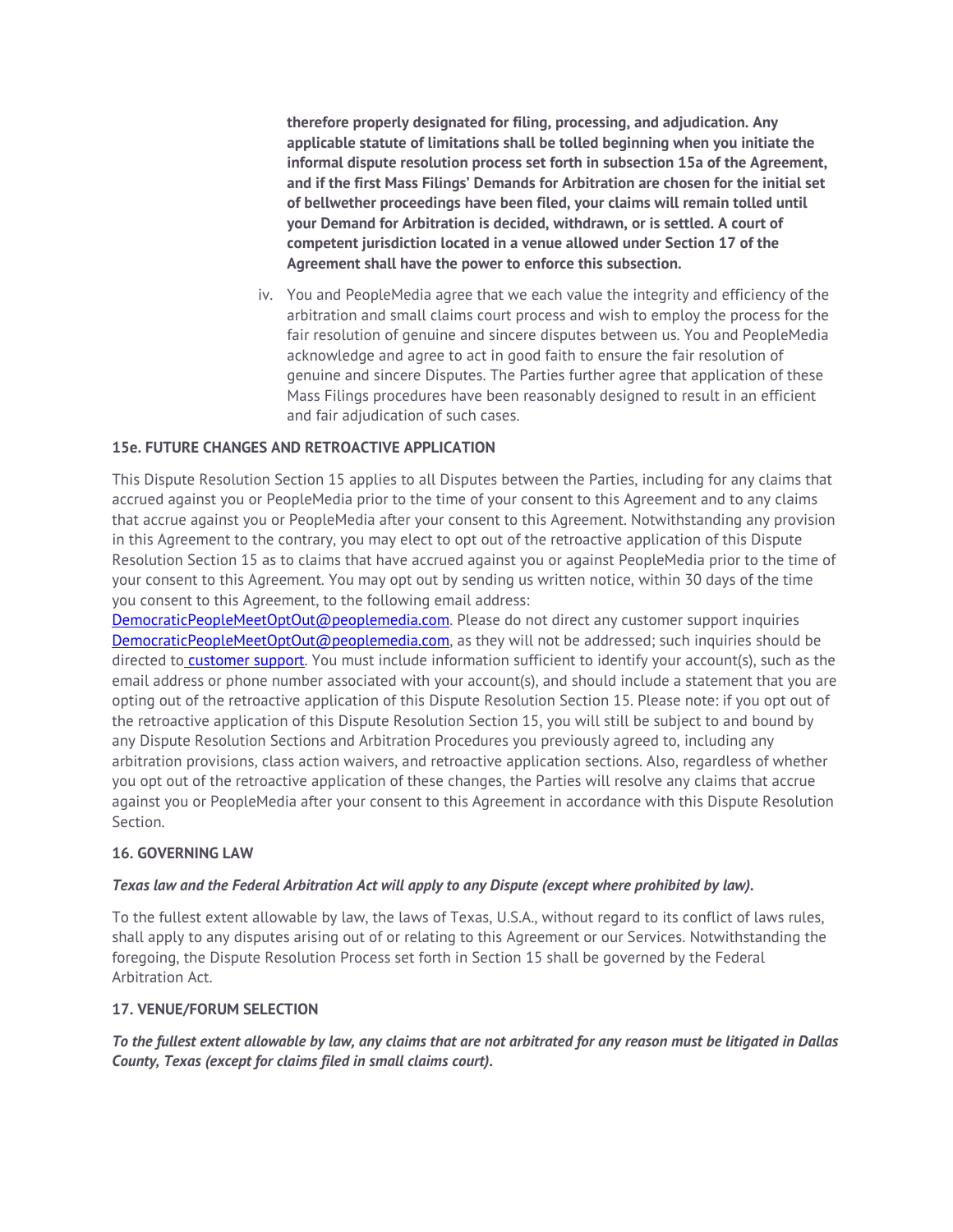Except where prohibited by law and except for claims that are heard in a small claims court as set forth in Section 15, any claims arising out of or relating to this Agreement, to our Services, or to your relationship with PeopleMedia that for whatever reason are not required to be arbitrated or filed in small claims court, will be litigated exclusively in the federal or state courts located in Dallas County, Texas, U.S.A. You and PeopleMedia consent to the exercise of personal jurisdiction of courts in the State of Texas and waive any claim that such courts constitute an inconvenient forum.

# **18. INDEMNITY BY YOU**

# *You agree to indemnify PeopleMedia if a claim is made against PeopleMedia due to your actions.*

You agree, to the extent permitted under applicable law, to indemnify, defend, and hold harmless PeopleMedia, our affiliates, and their and our respective officers, directors, agents, and employees from and against any and all complaints, demands, claims, damages, losses, costs, liabilities, and expenses, including attorney's fees, due to, arising out of, or relating in any way to your access to or use of our Services, your Content, your conduct toward other users, or your breach of this Agreement.

# **19. ACCEPTANCE OF TERMS**

# *By using our Services, you accept the Terms of this Agreement.*

By using our Services, whether through a mobile device, mobile application, or computer, you agree to be bound by (i) these Terms, which we may amend from time to time, (ii) our Privacy Policy, Cookie Policy, Community Guidelines, and Safety Tips, and (iv) any Additional Terms Upon Purchase. If you do not accept and agree to be bound by all of the terms of this Agreement, you are not entitled to use our Services.

All pronouns and any variations thereof shall be deemed to refer to the masculine, feminine, neuter, singular or plural as the identity of the entities or persons referred to any require.

# **20. ENTIRE AGREEMENT**

#### *This Agreement supersedes any previous agreements or representations.*

These Terms, with the Privacy Policy, Cookie Policy, Community Guidelines, and Safety Tips, and any Additional Terms Upon Purchase, contain the entire agreement between you and PeopleMedia regarding the use of our Services. The Terms supersede all previous agreements, representations, and arrangements between us, written or oral. If any provision of these Terms is held invalid, illegal, or otherwise unenforceable, the remainder of the Terms shall continue in full force and effect. The failure of the Company to exercise or enforce any right or provision of these Terms shall not constitute a waiver of such right or provision. You agree that your PeopleMedia account is non-transferable and all of your rights to your account and its content terminate upon your death, unless otherwise provided by law. Any rights and licenses granted hereunder, may not be transferred or assigned by you, but may be assigned by us without restriction. No agency, partnership, joint venture, fiduciary or other special relationship or employment is created as a result of these Terms, and you may not make any representations on behalf of or bind PeopleMedia in any manner.

#### **21. SPECIAL STATE TERMS**

# *Special terms apply in Arizona, California, Colorado, Connecticut, Illinois, Iowa, Minnesota, New York, North Carolina, Ohio, Rhode Island, and Wisconsin*

For subscribers residing in New York:

 The Services do not guarantee any number of "referrals"—rather, the functionality of the Services is such that the subscriber can view as many profiles as he/she would like;